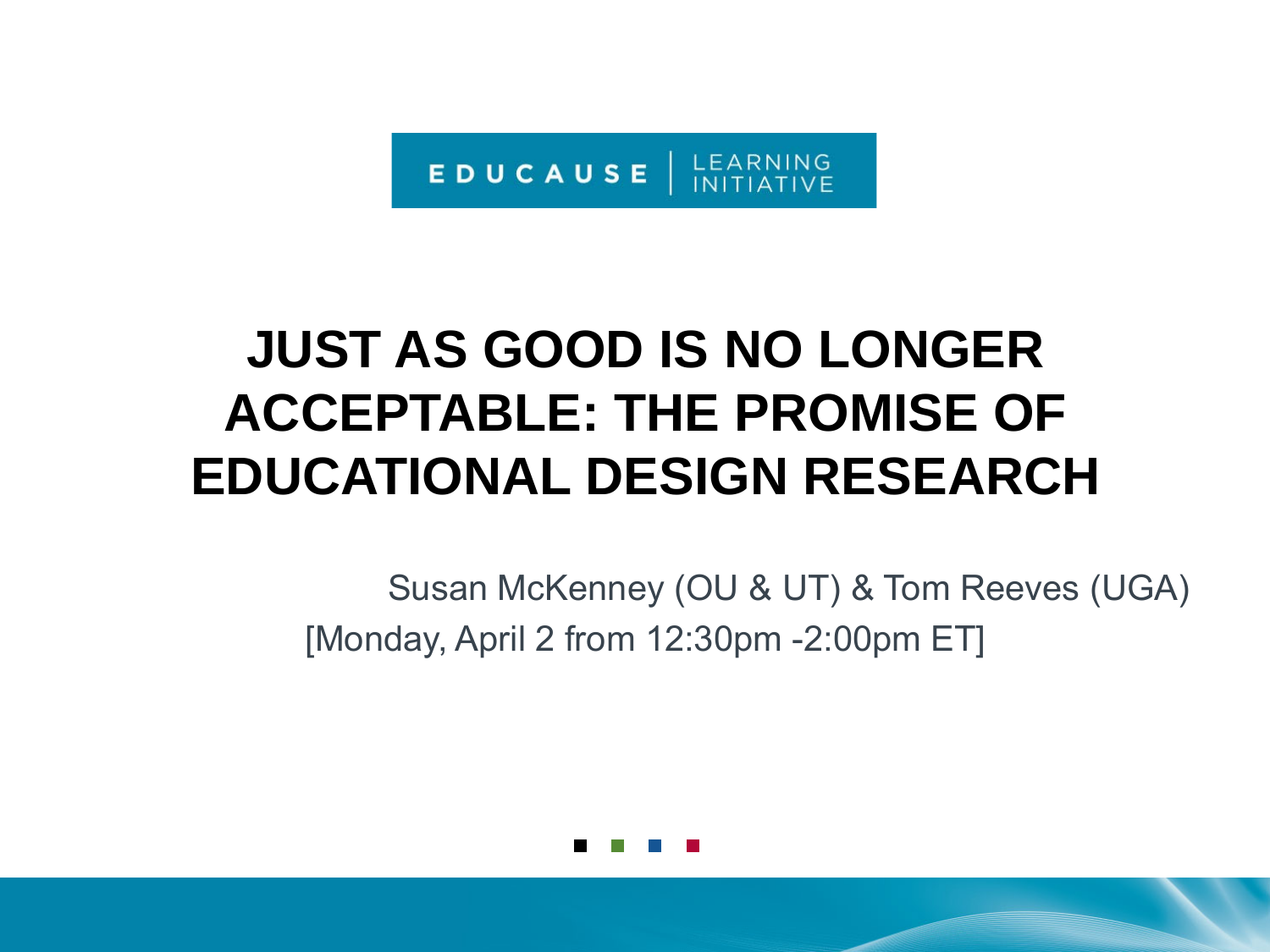# **PART I: FOUNDATIONS OF EDUCATIONAL DESIGN RESEARCH (EDR)**

- **-** Definition
- **Motives and origins**
- **Outputs**

EDUCAUSE

A generic model

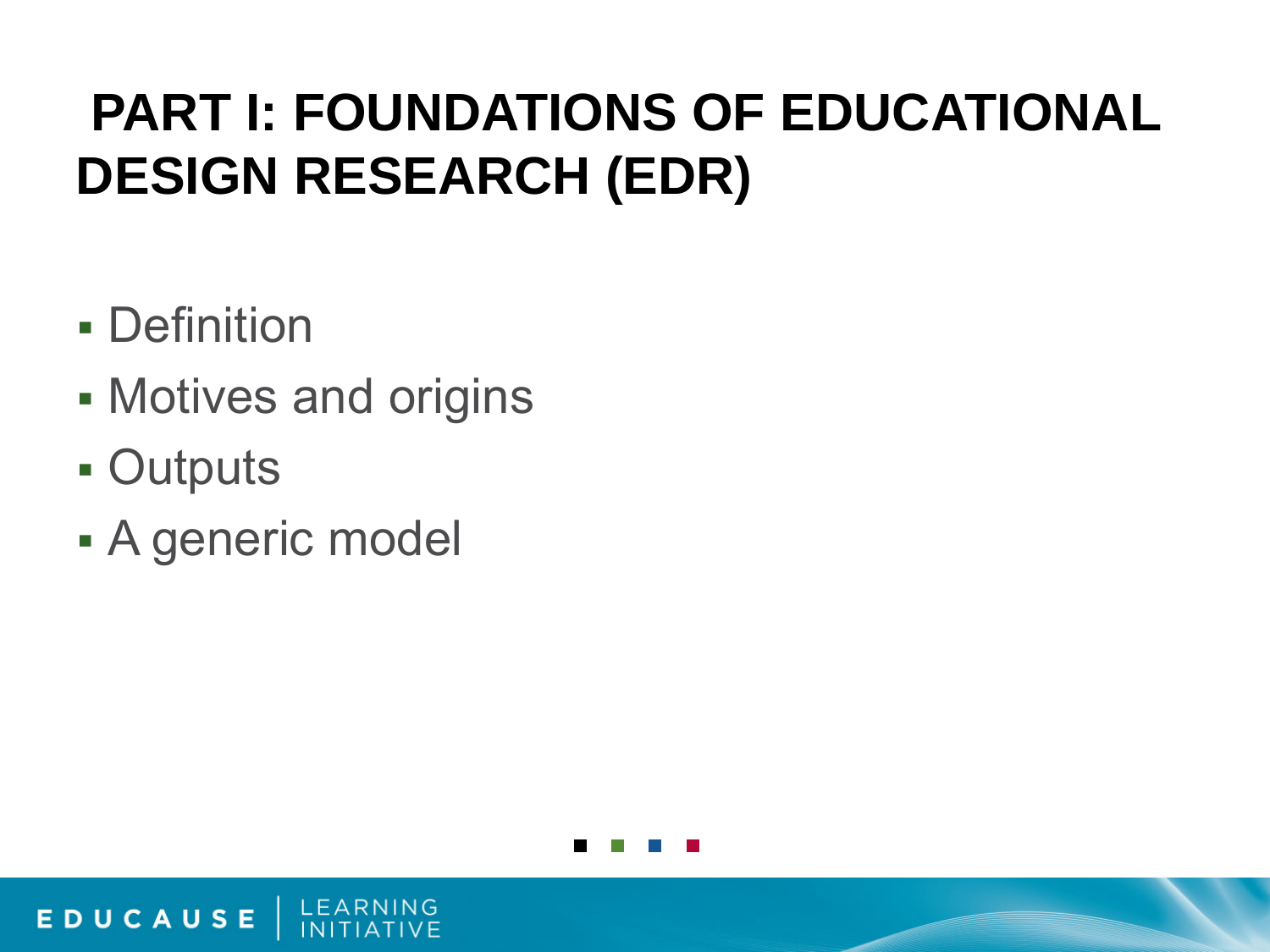## **DEFINING EDUCATIONAL DESIGN RESEARCH**

…a genre of research in which the iterative development of practical solutions to complex educational problems also provides the context for empirical investigations that yield theoretical understanding that can inform the work of others.

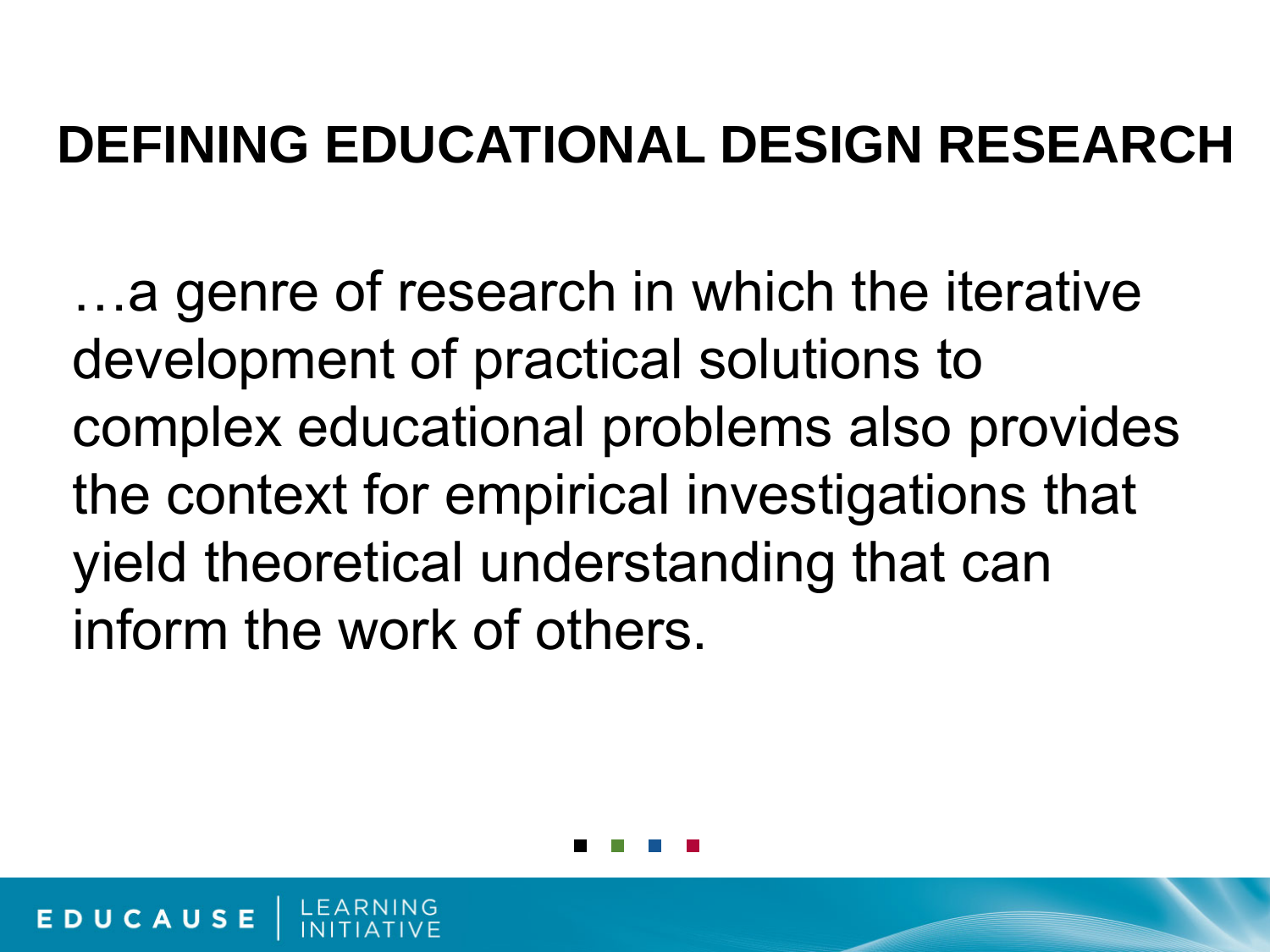#### **MANY NAMES**

- **Educational Design Research**
- Design-Based Research
- Design Experiments
- Formative Research

EDUCAUSE

Development Research

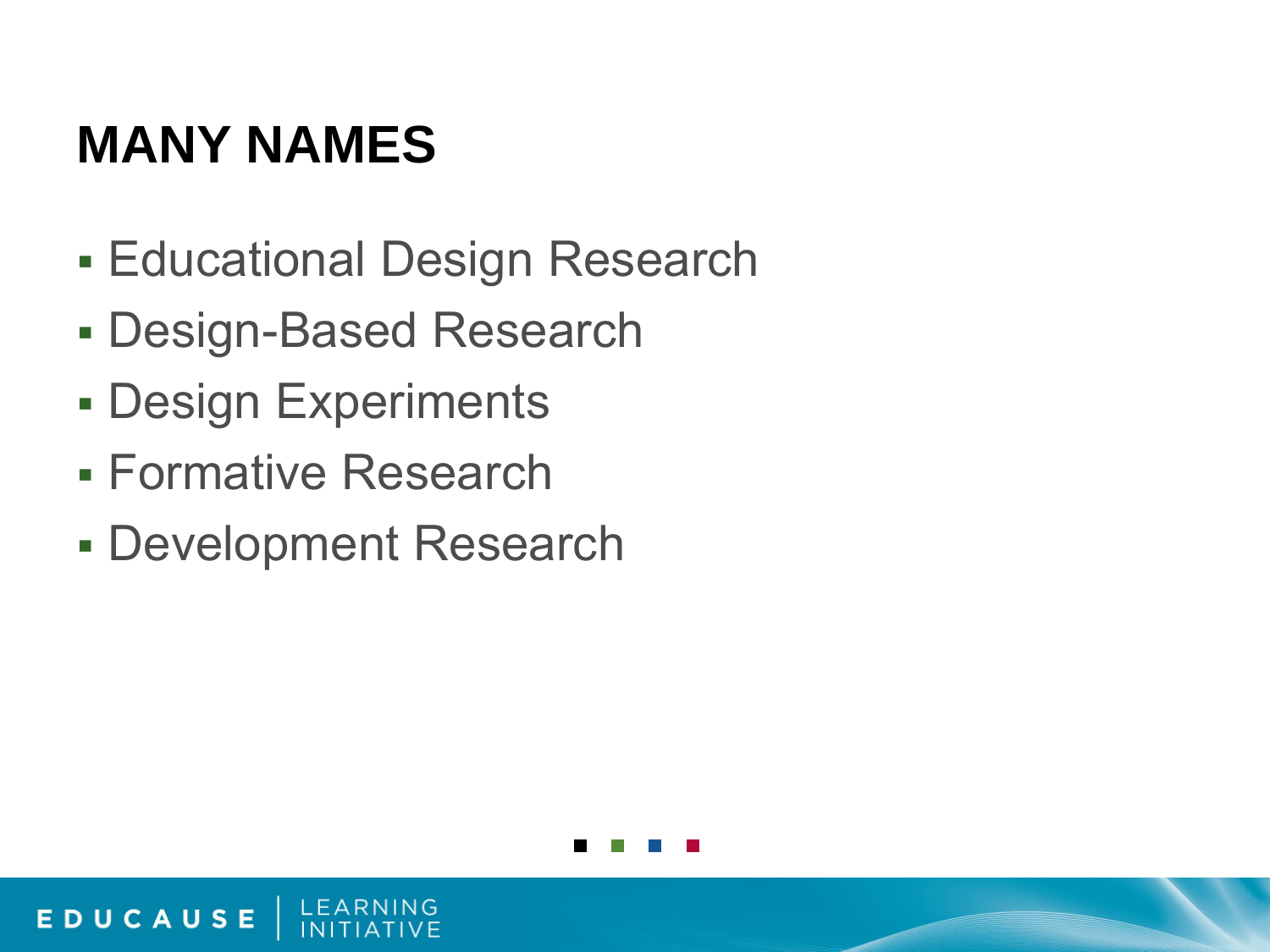#### **MOTIVES**

- 90 plus years of NSD (No Significant Differences)
- Traditional research limitations





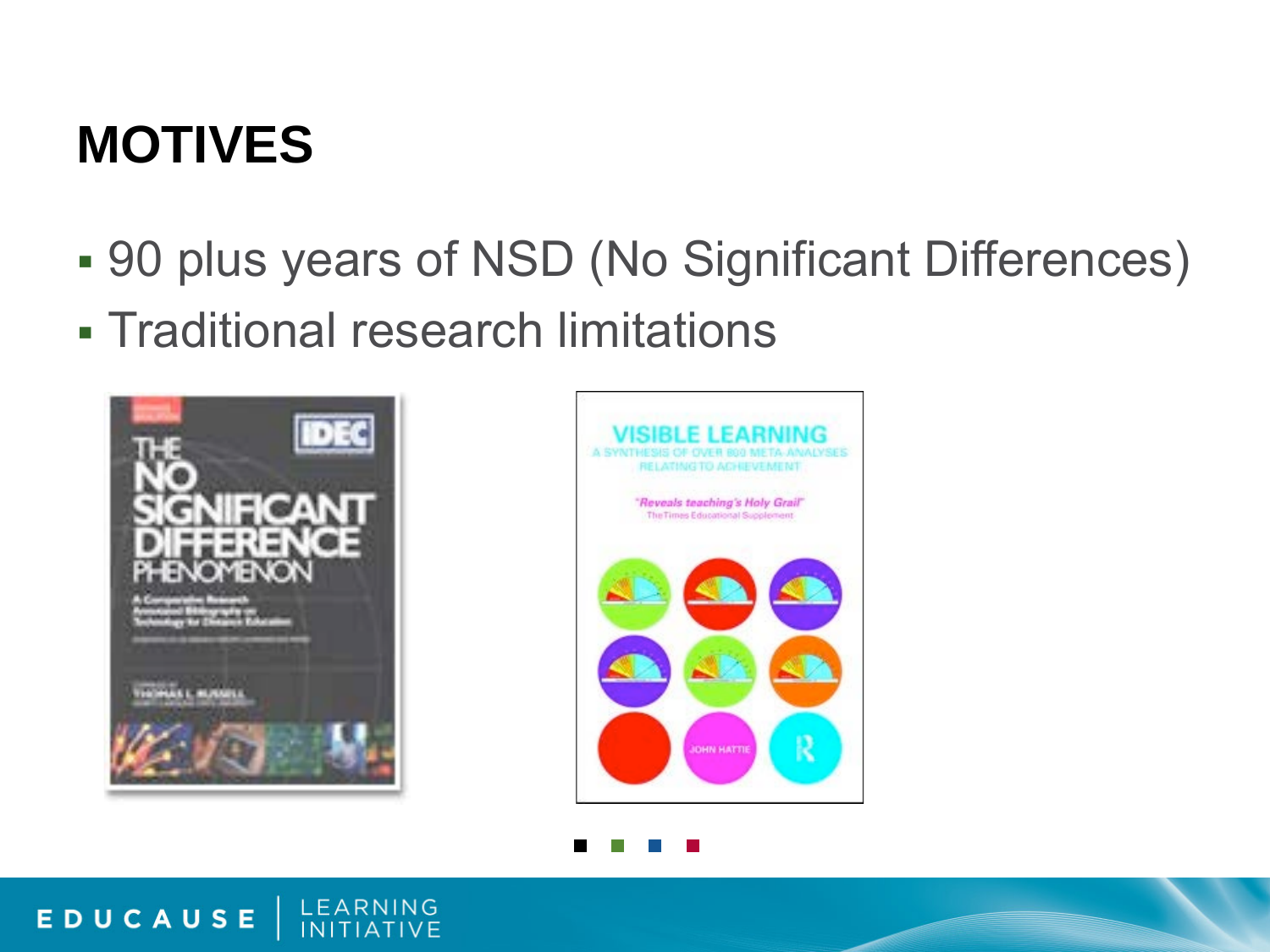#### **"JUST AS GOOD" IS NOT ACCEPTABLE**



EDUCAUSE | LEARNING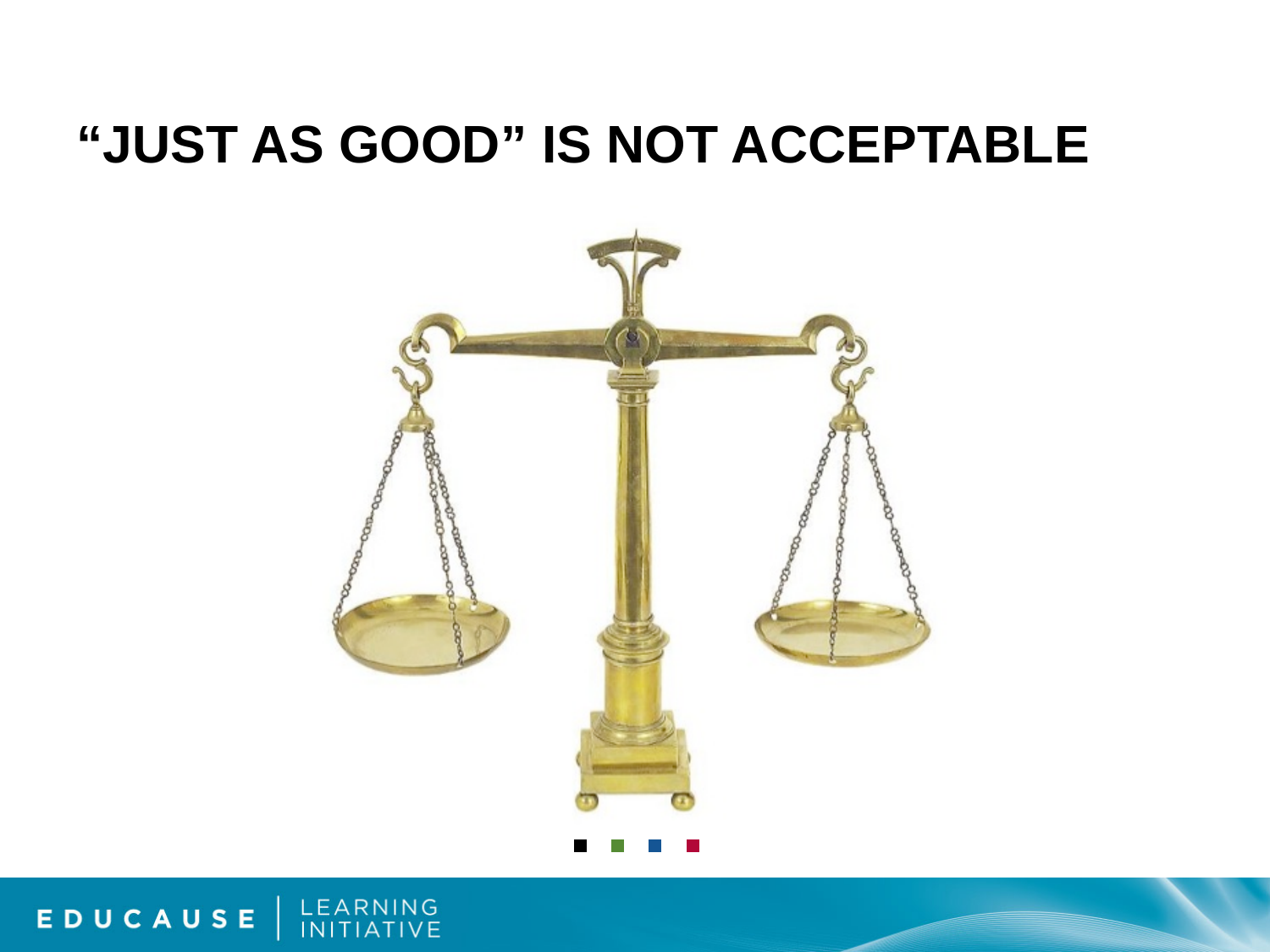#### **ORIGINS**

EDUCAUSE

Ann L. Brown and Allan M. Collins



- **The Learning Sciences**
- Design-Based Research Collective

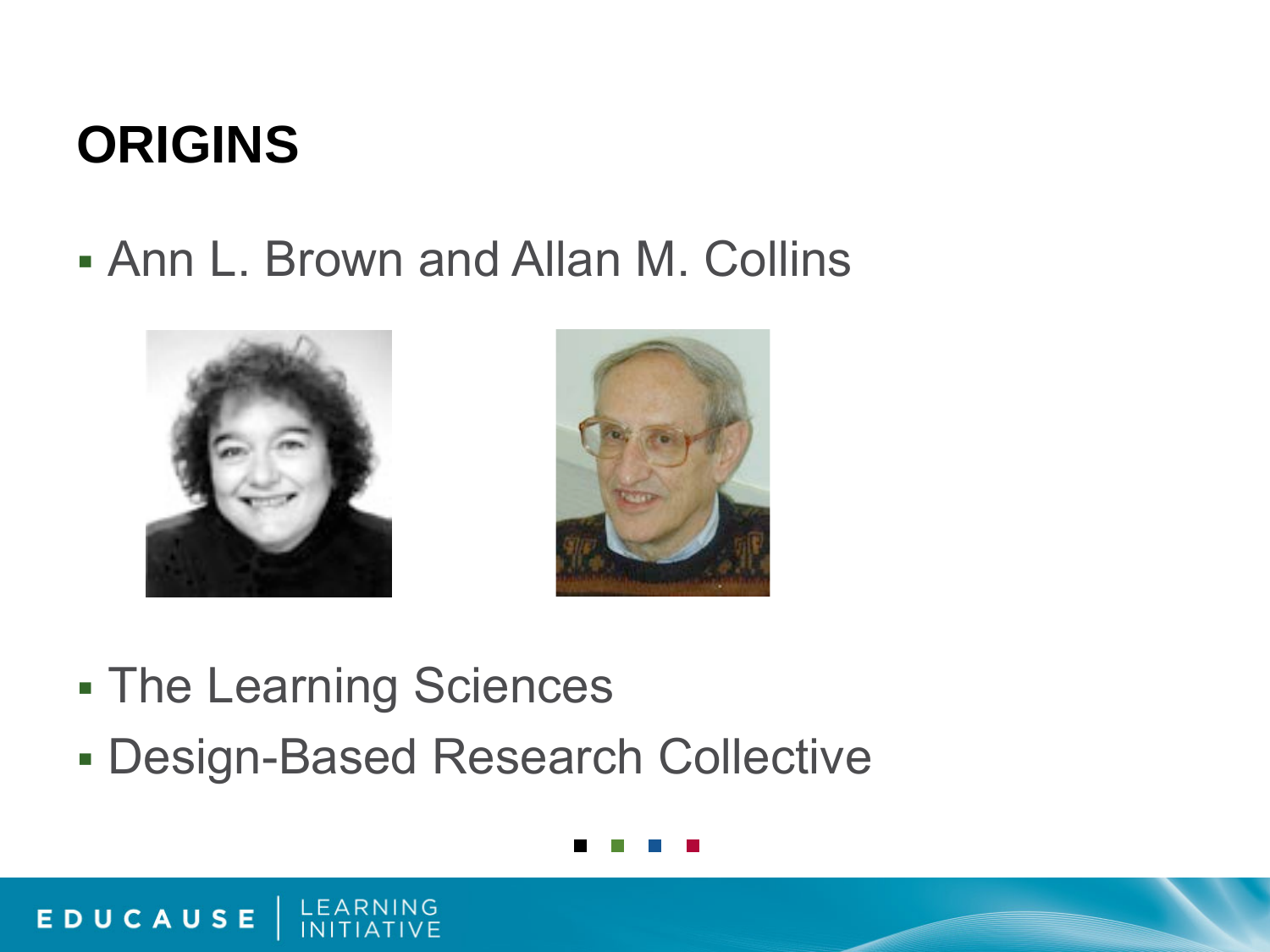#### **PASTEUR'S QUADRANT**





LEARNING<br>INITIATIVE EDUCAUSE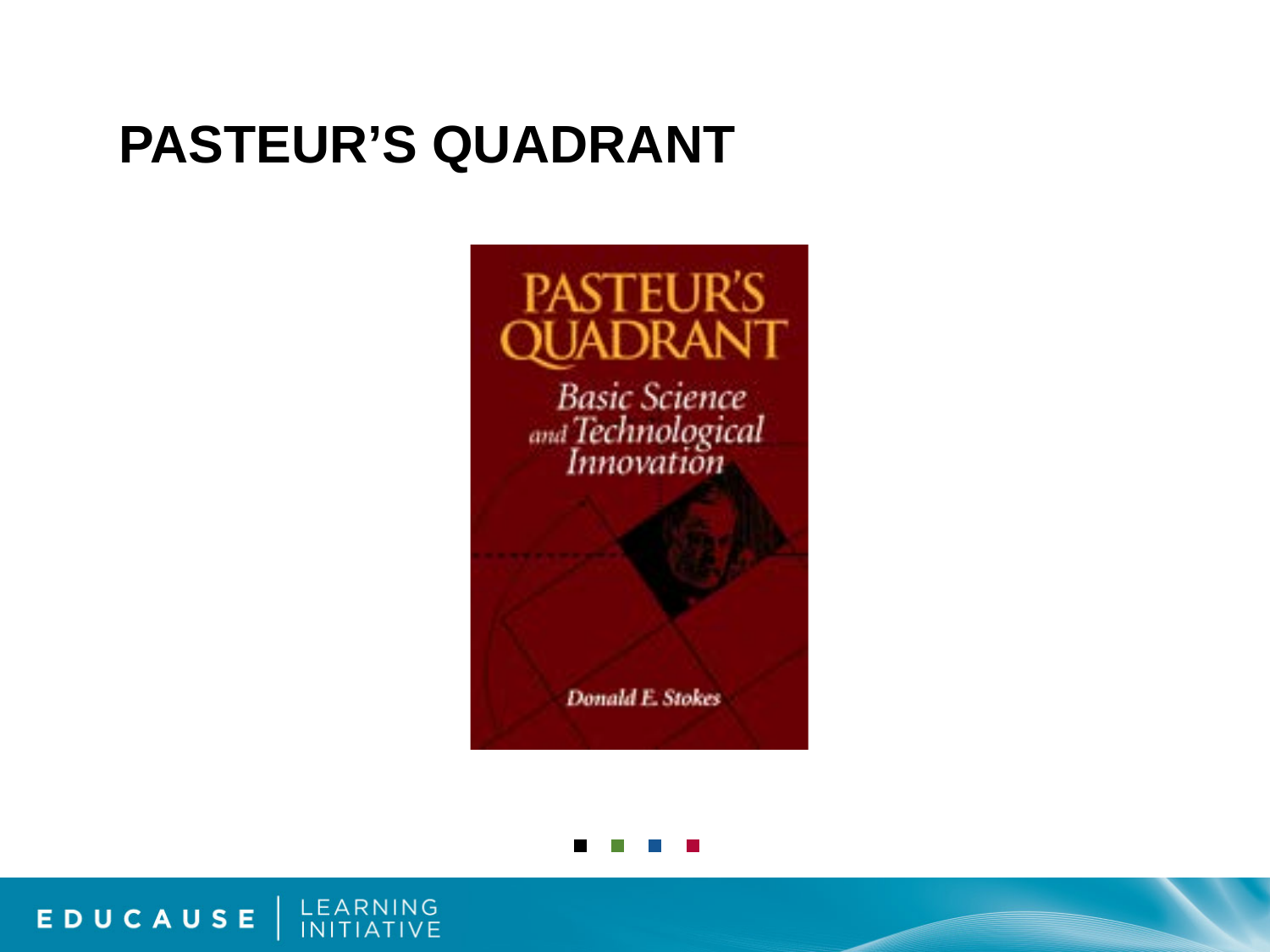#### **PASTEUR'S QUADRANT**

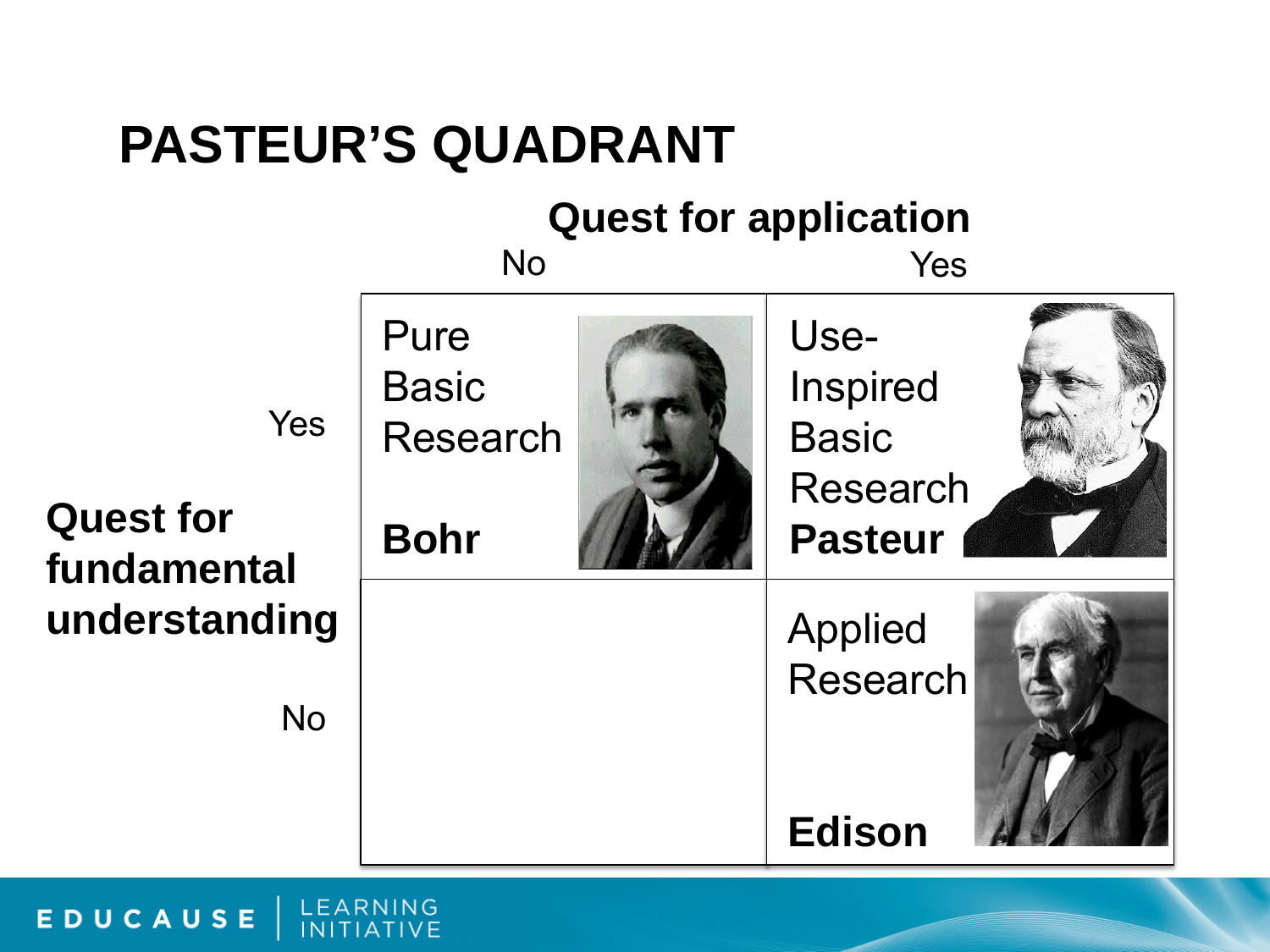# **CHARACTERISTICS**

- Collaborative
- Utility-oriented
- Theory-informed
- **Interventionist**
- Iterative
- Rigorous
- Relevant

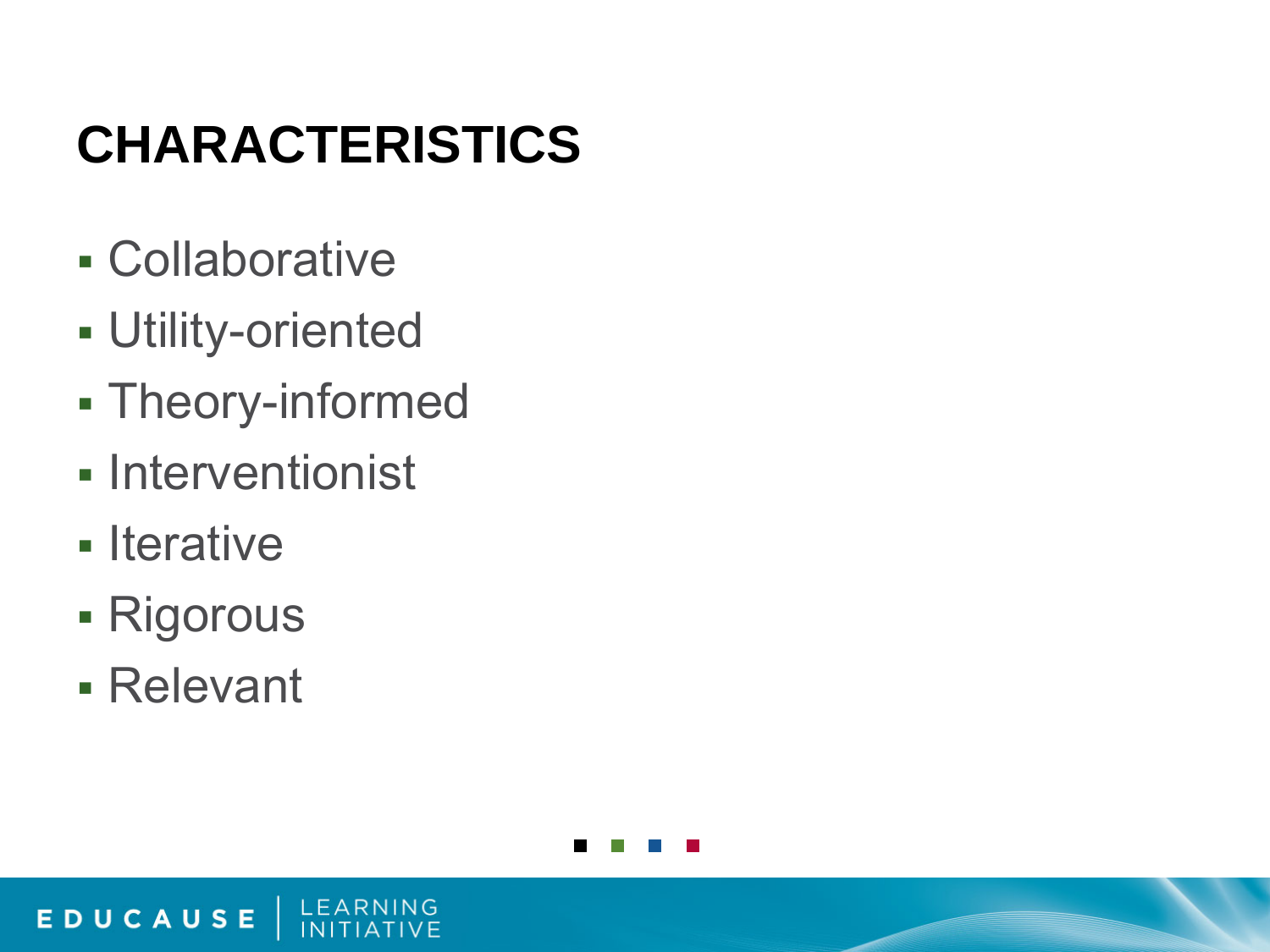# **TWO PREDOMINANT ORIENTATIONS**

Research "on" interventions

EDUCAUSE

Research "through" interventions

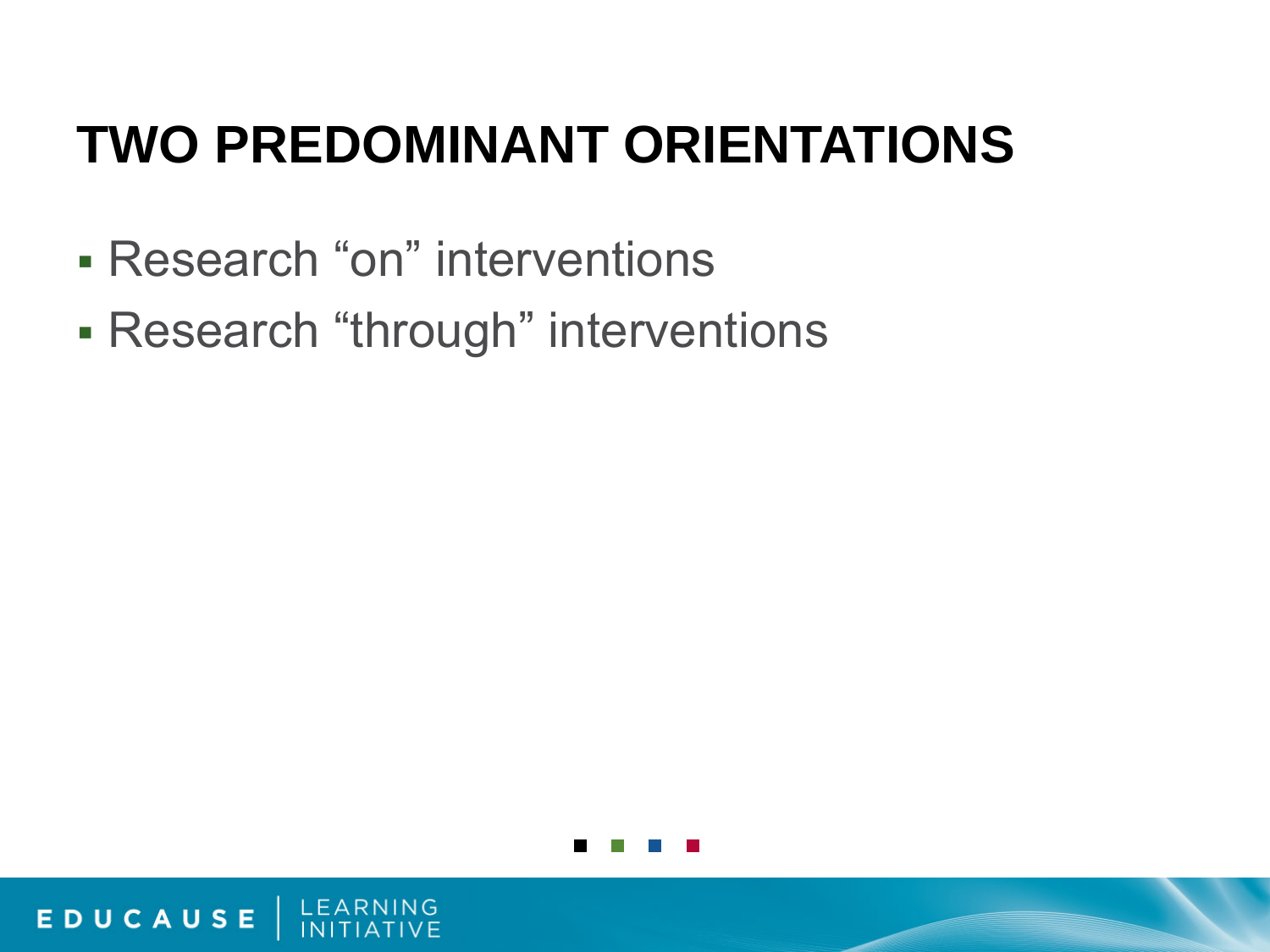# **EDR: OUTPUTS**

- Fundamental understanding
- Applied use

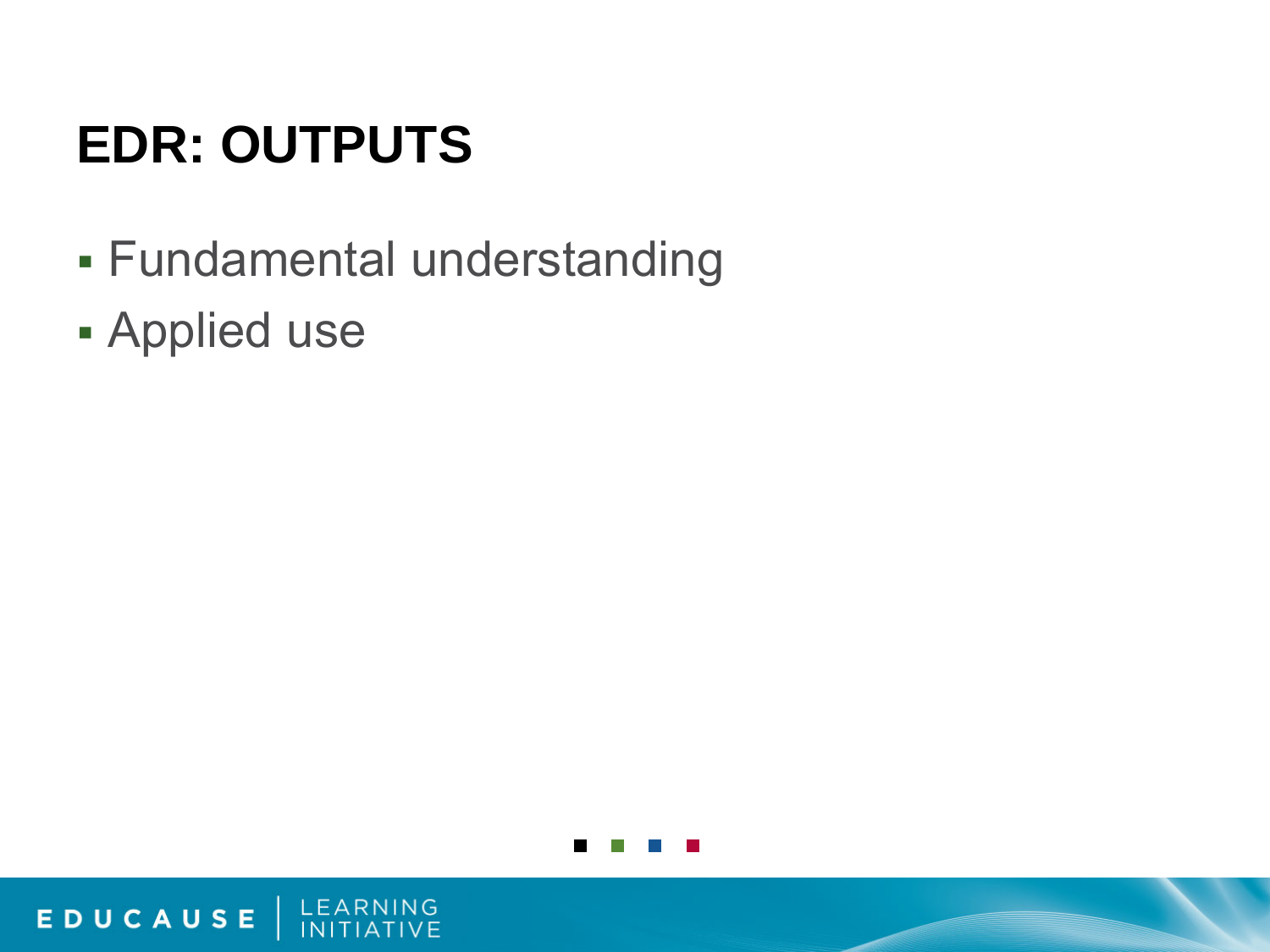#### **A GENERIC MODEL FOR EDR**





EDUCAUSE | LEARNING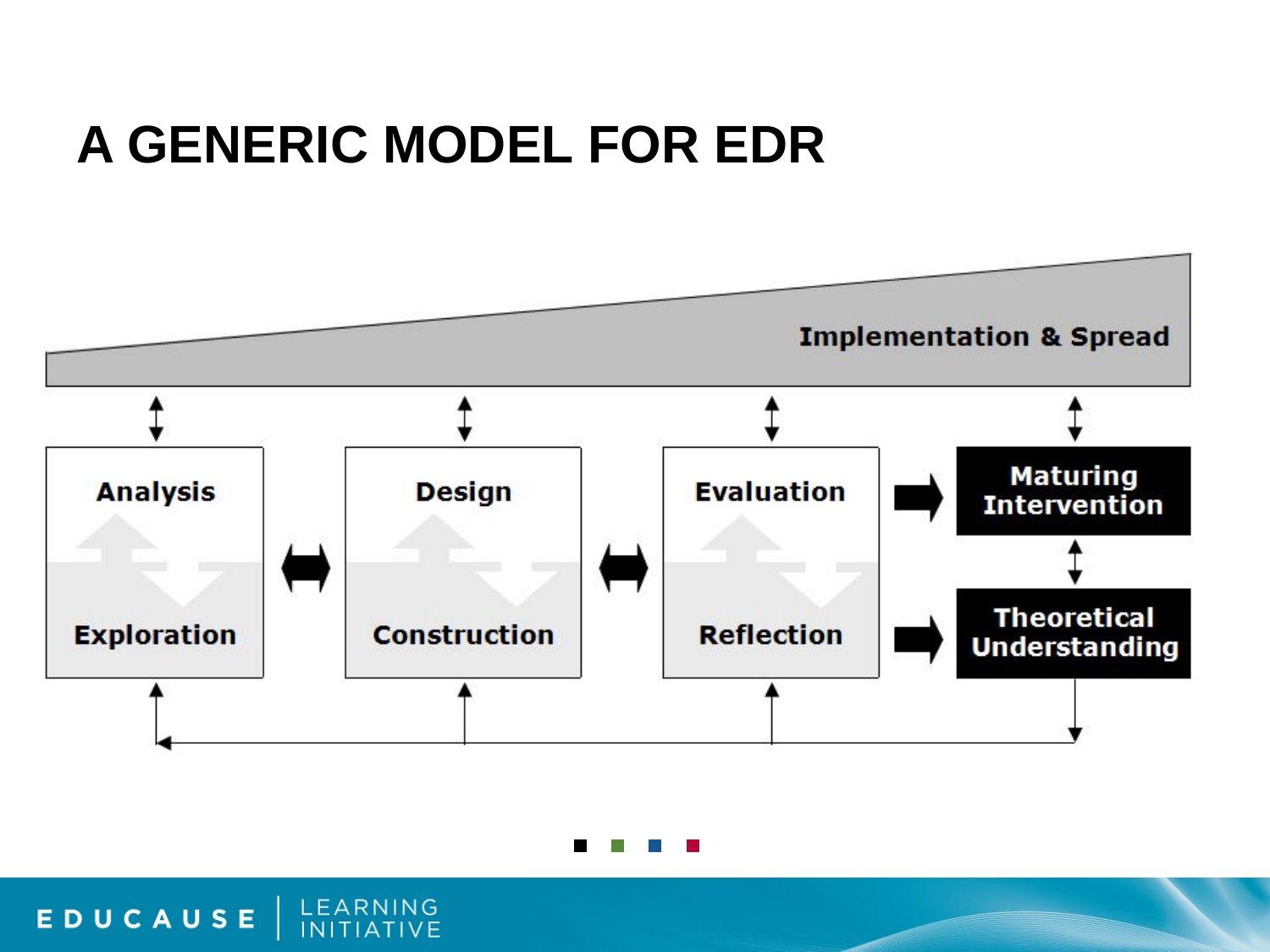# **POLL 1**

- Do you think that the quest for fundamental understanding and the search for practical applications can be successfully combined in one approach?
	- Yes
	- No

EDUCAUSE

**- Unsure** 

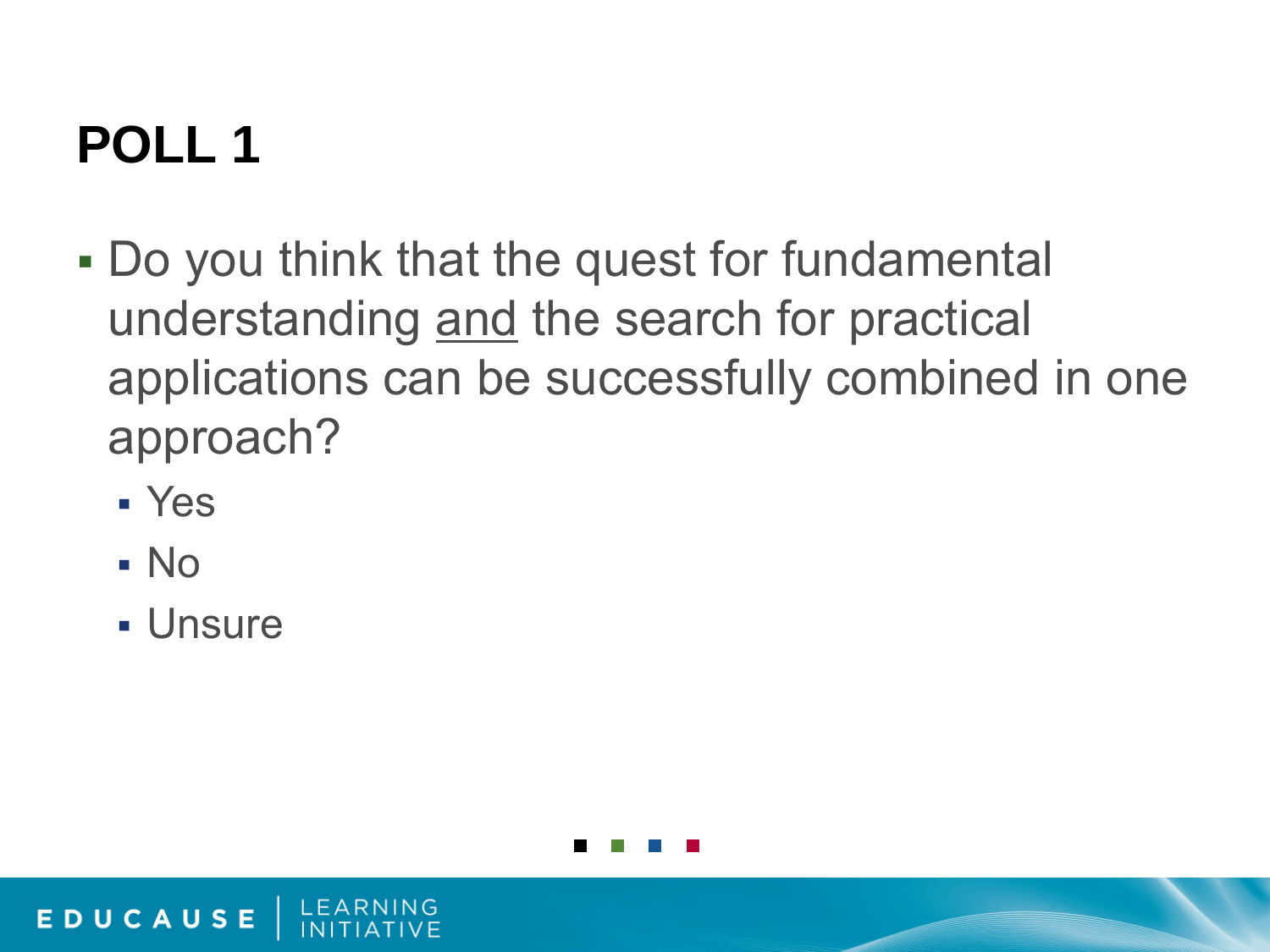# **DISCUSSION, Q&A 1**

- Do you think that the quest for fundamental understanding and the search for practical applications can be successfully combined in one approach?
- Why or why not?

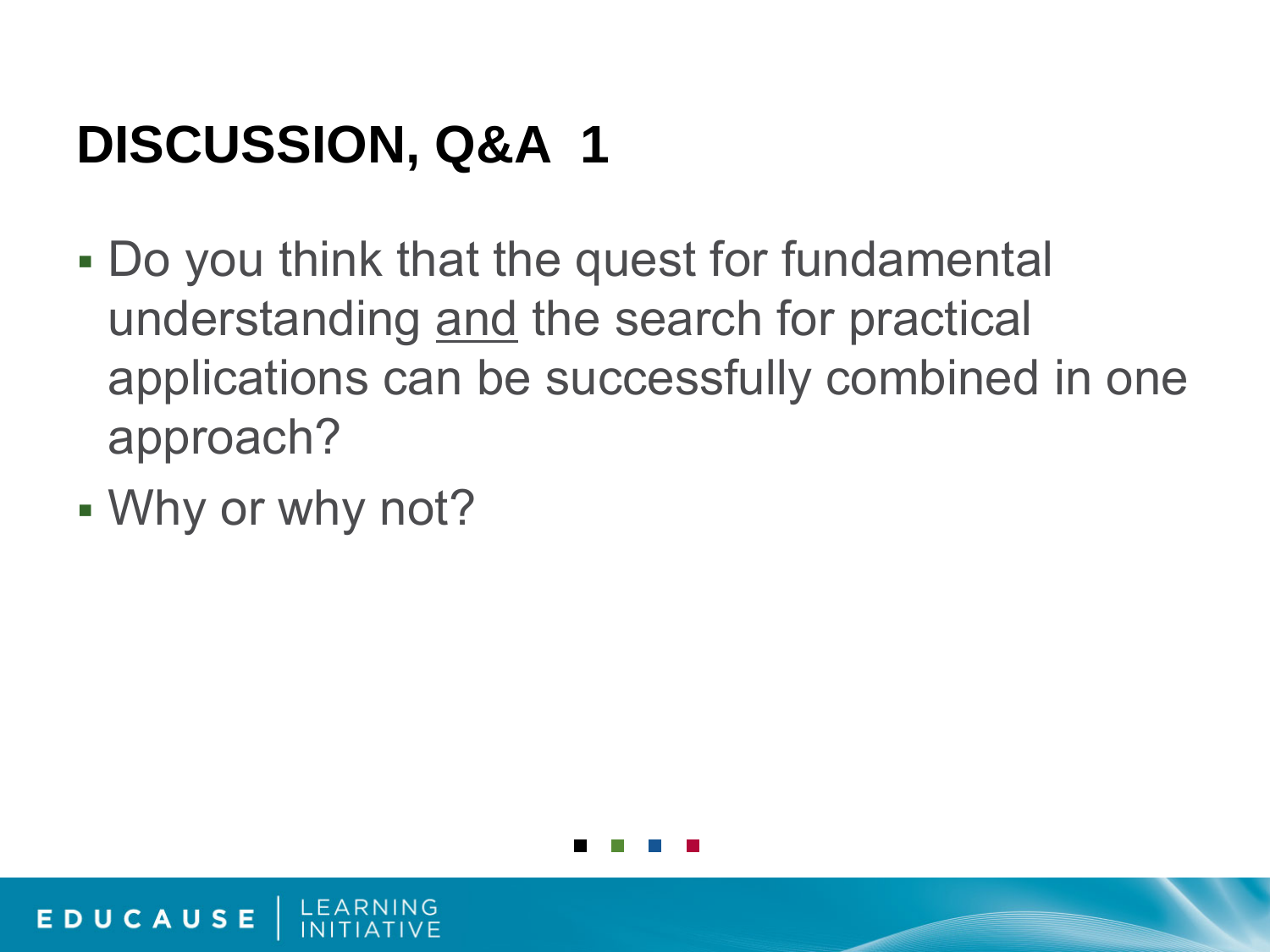# **PART II: CORE PROCESSES**

- Analysis & exploration
- Design & construction
- Evaluation & reflection

EDUCAUSE

**Implementation & spread** 

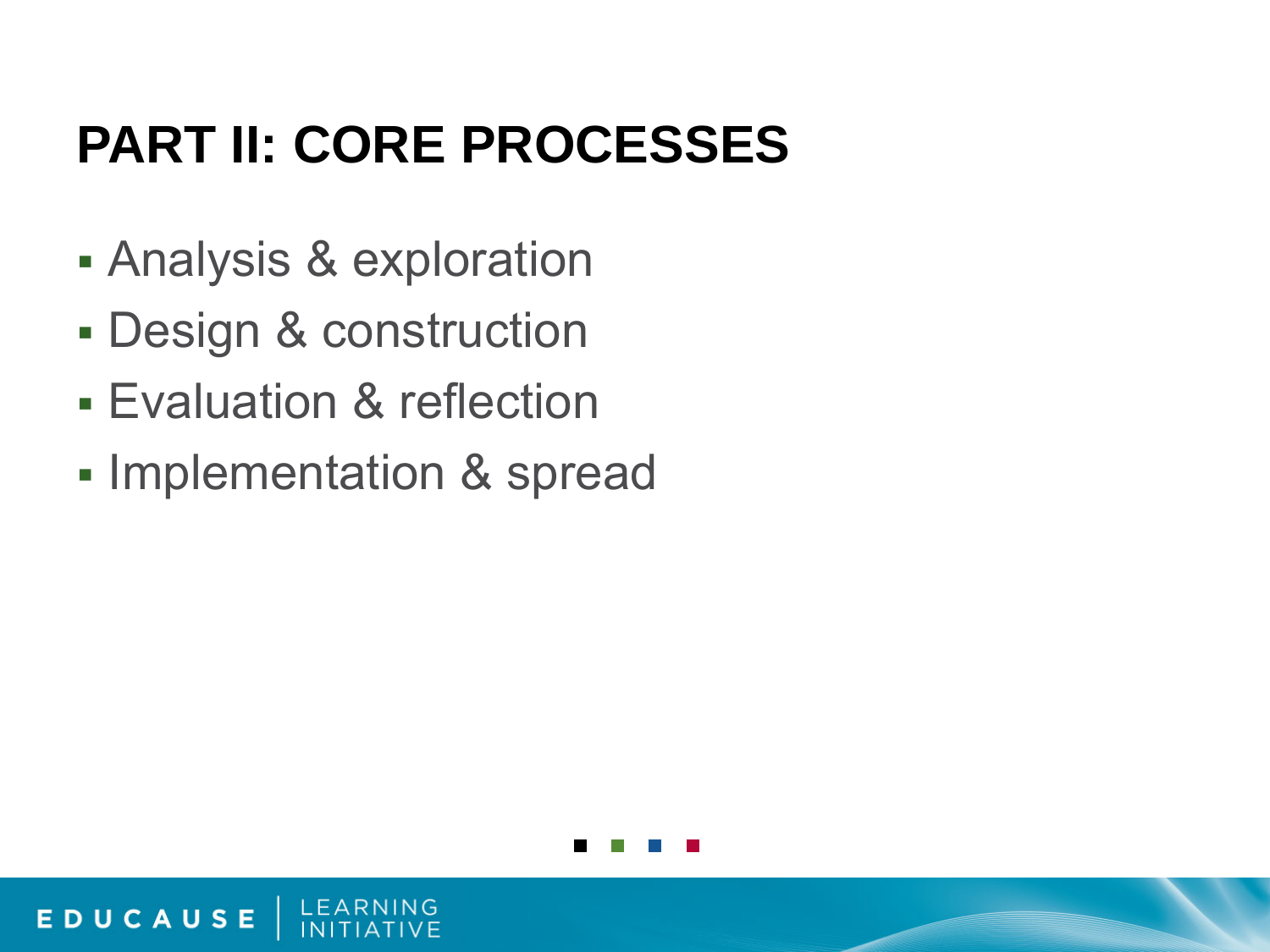#### **ANALYSIS & EXPLORATION**

LEARNING<br>INITIATIVE



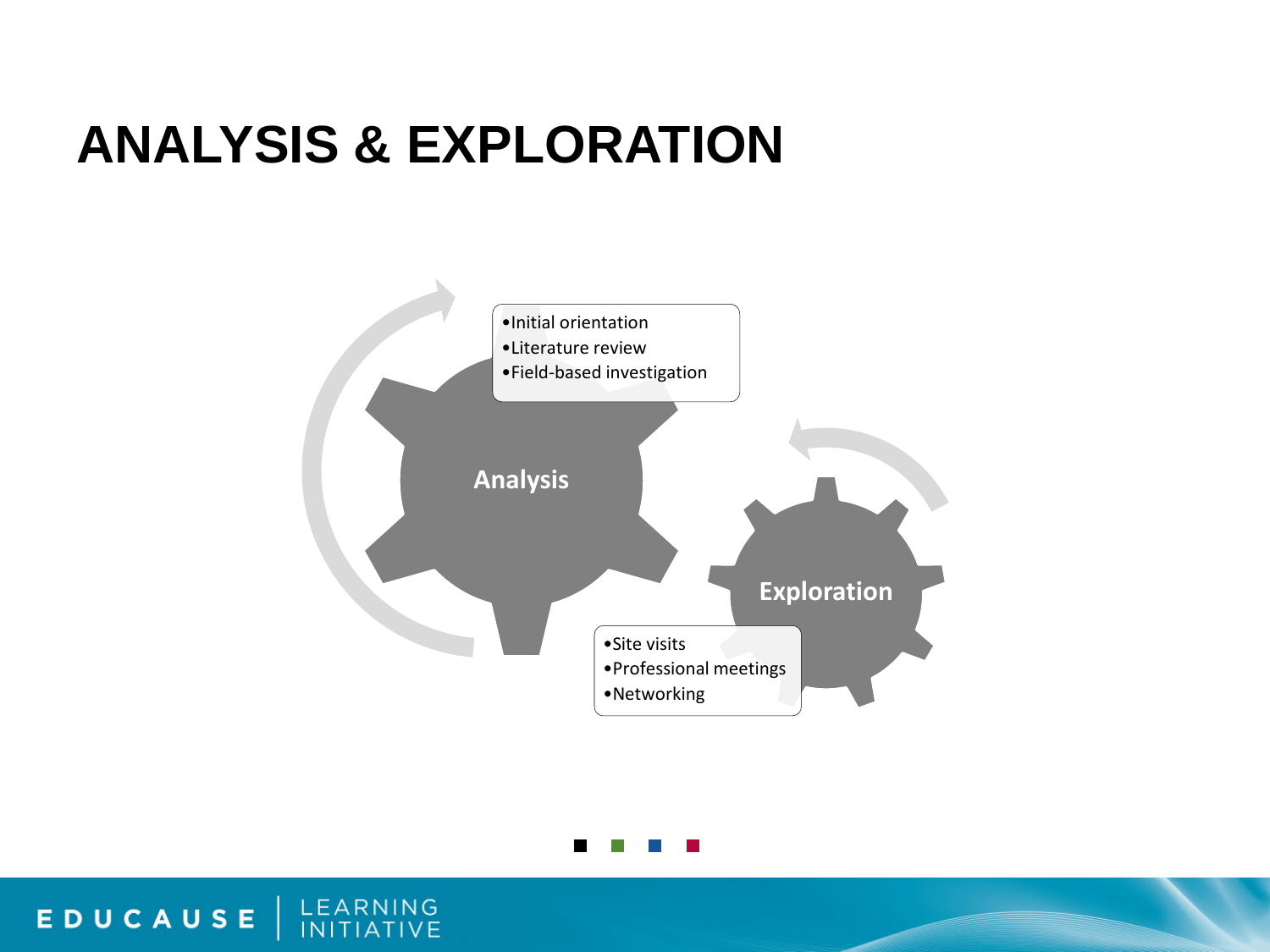#### **DESIGN & CONSTRUCTION**



LEARNING<br>INITIATIVE EDUCAUSE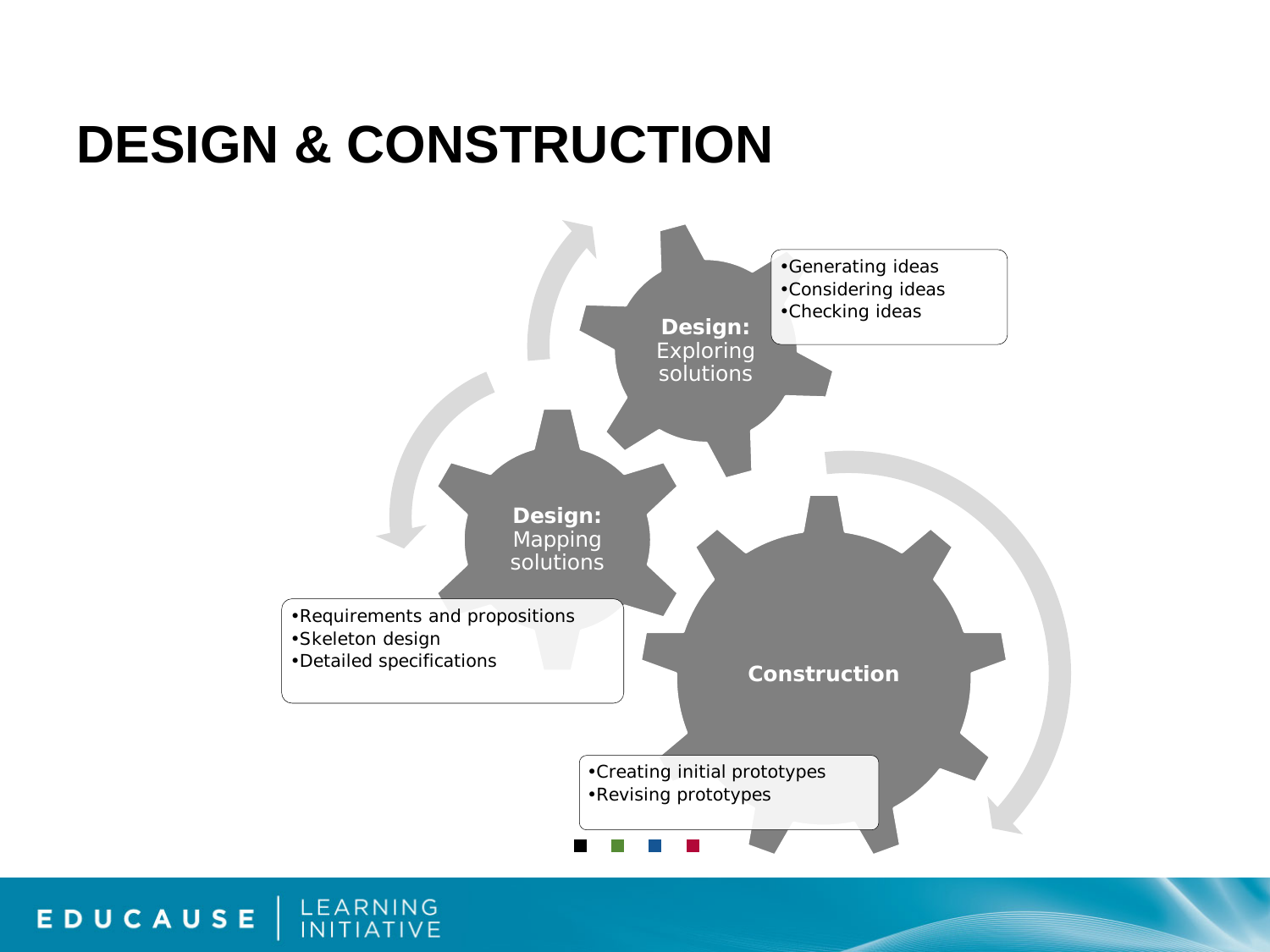#### **EVALUATION & REFLECTION**





#### LEARNING<br>INITIATIVE EDUCAUSE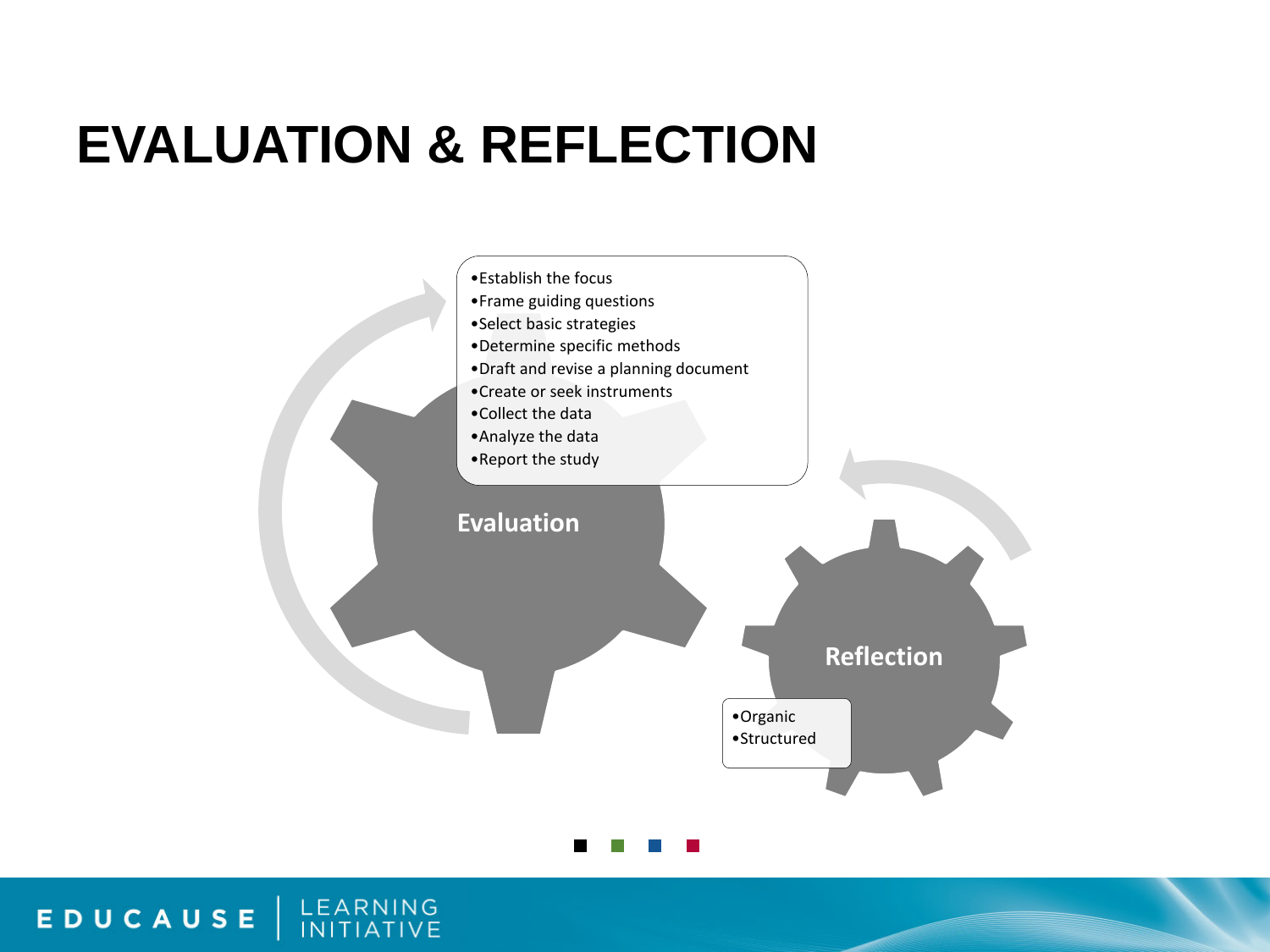# **IMPLEMENTATION & SPREAD**

- **-** Implementation
	- **Adoption**
	- **Enactment**
	- Sustained maintenance
- Spread

- **Dissemination**
- **Diffusion**
- Mindset: Planning for actual use
- Determinants of implementation & spread
	- **Intervention attributes**
	- Strategies used
	- (System) context
	- Actors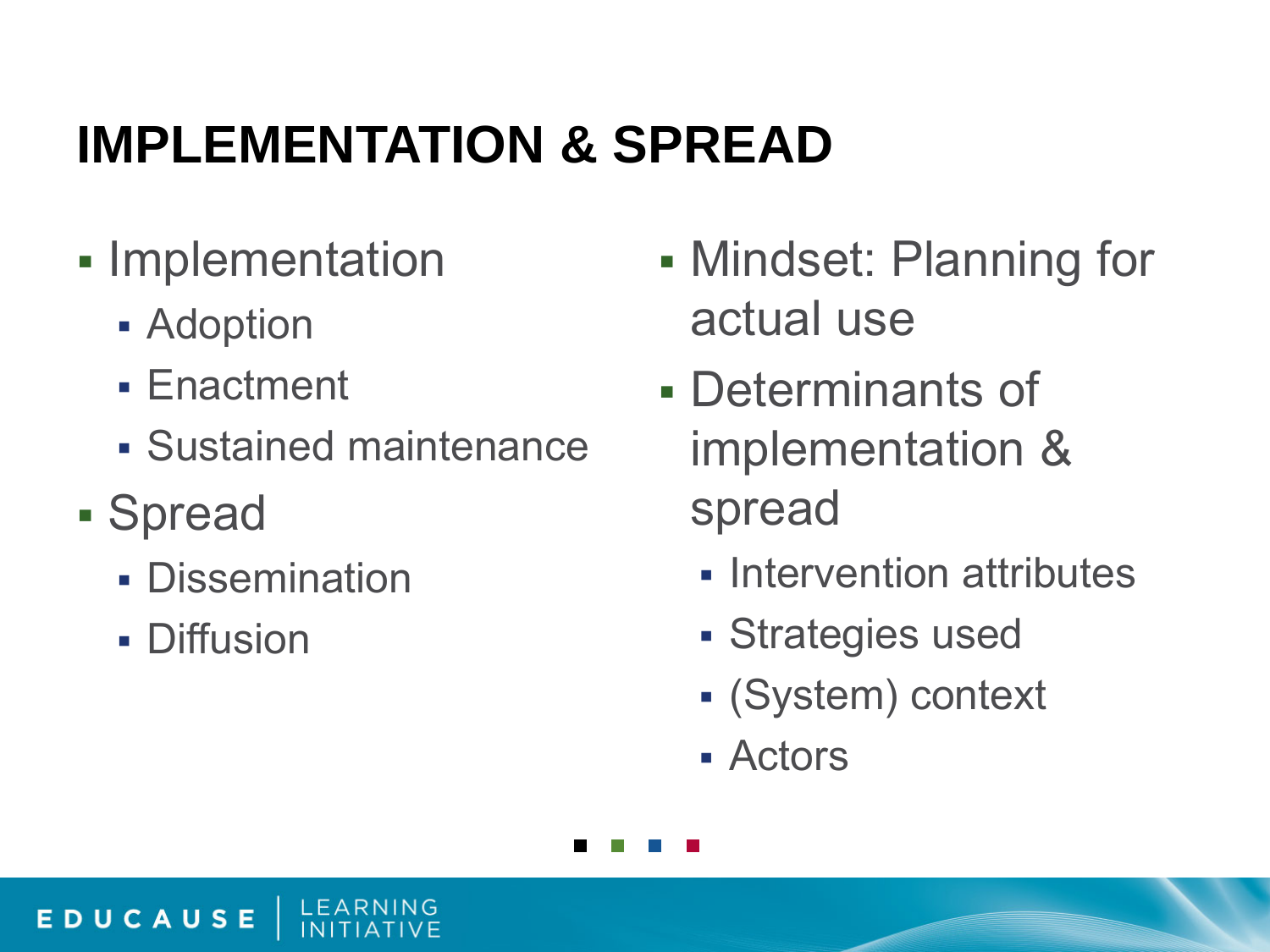# **POLL 2**

- **How natural or contrived would it be to align your** own work with the generic model for conducting educational design research?
	- Very natural
	- Partly natural and partly contrived
	- Very contrived
	- **Unsure**

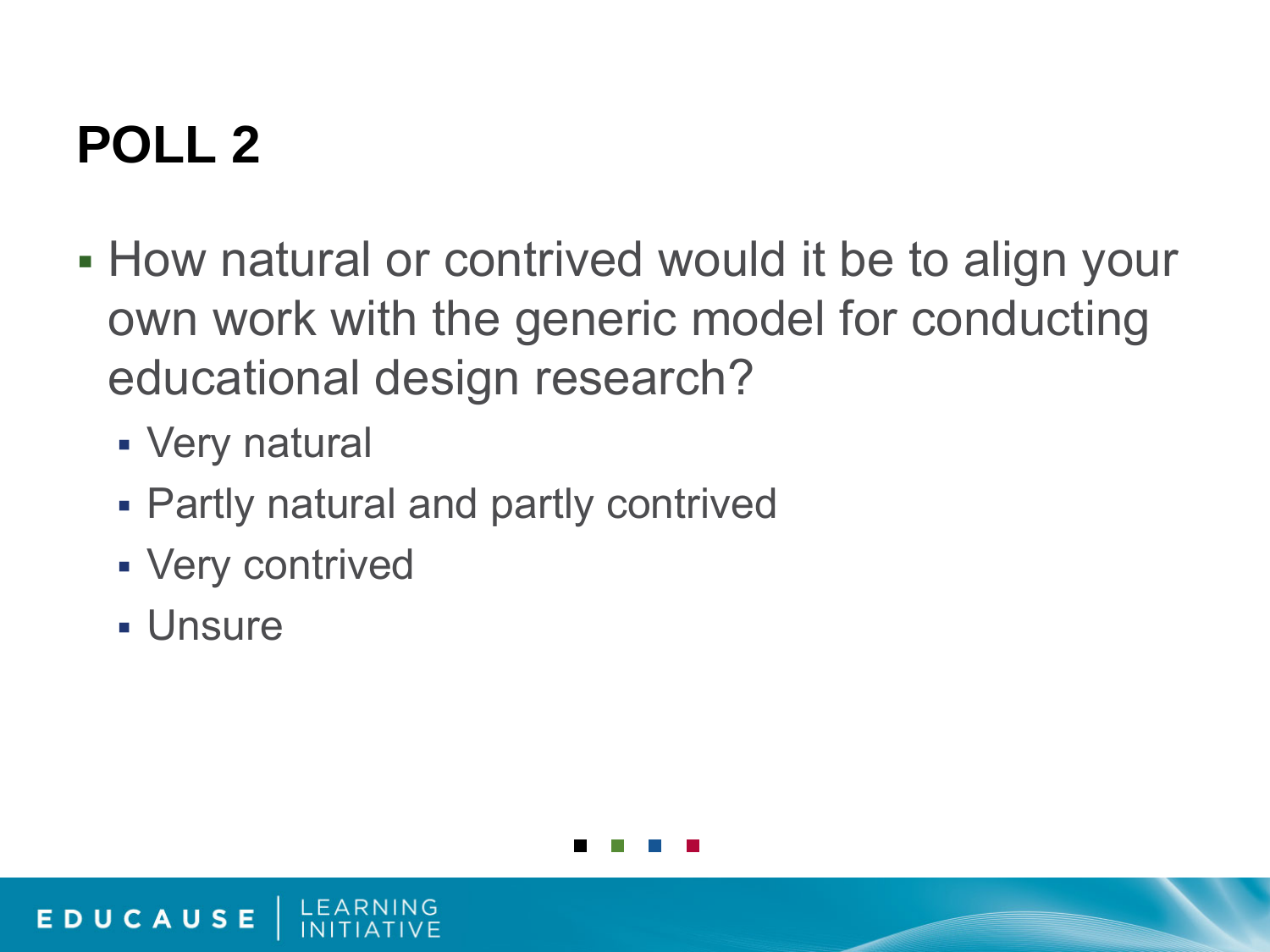# **DISCUSSION, Q&A 2**

- **How natural or contrived would it be to align your** own work with the generic model for conducting educational design research?
- Why?

EDUCAUSE

Can/should this change?

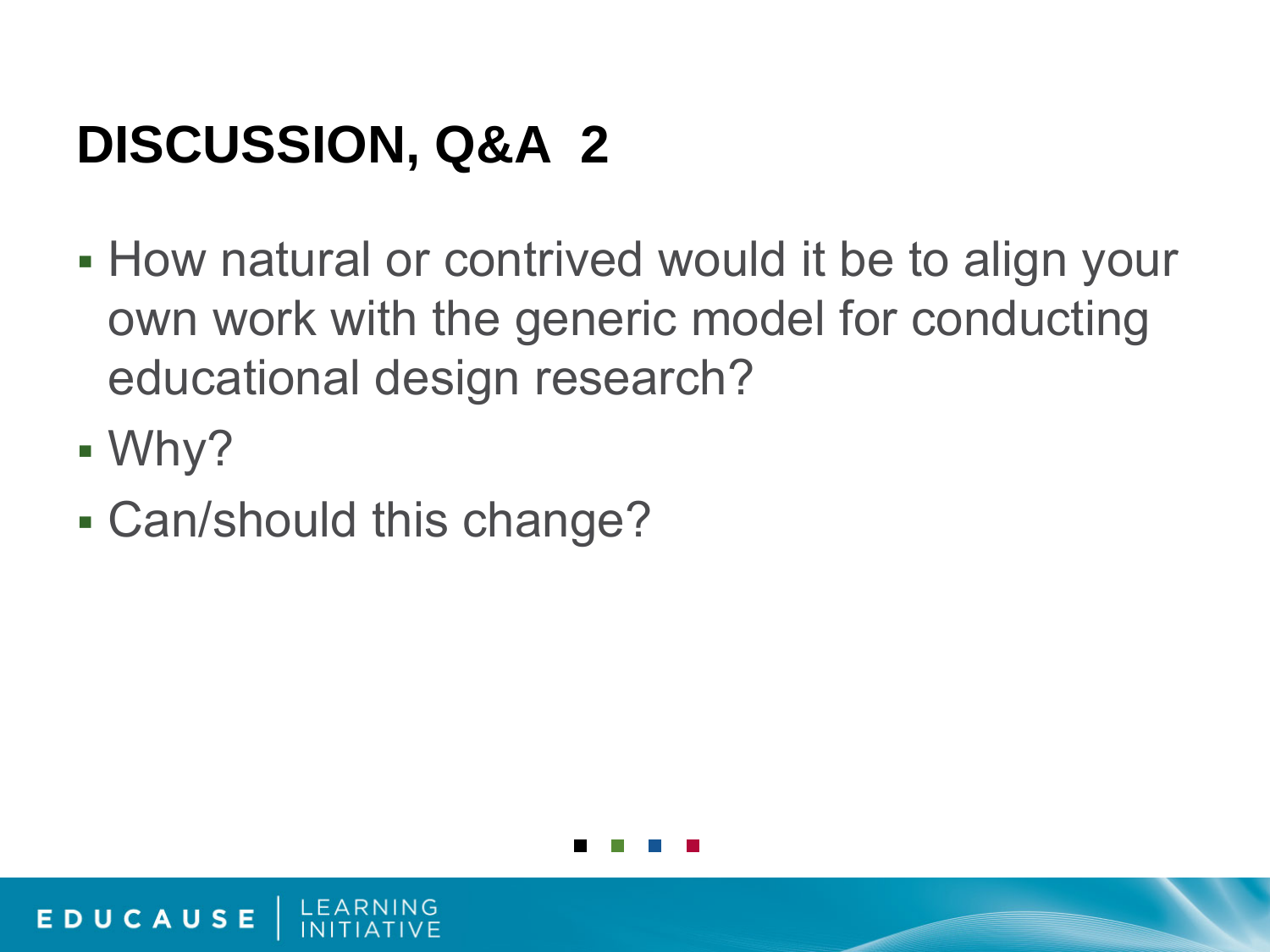# **PART III: MOVING FORWARD**

- **Proposing EDR**
- Reporting EDR
- Future EDR

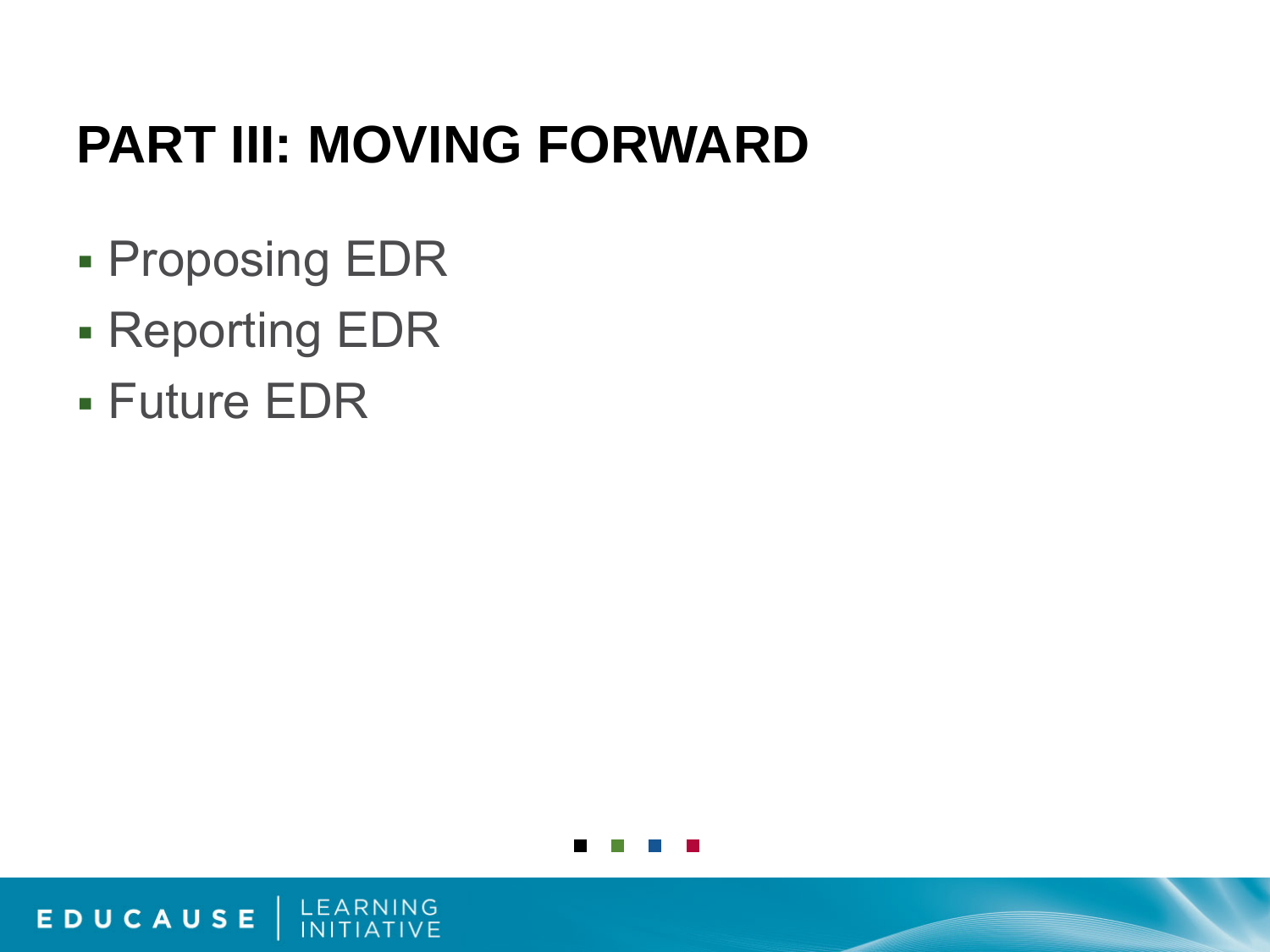## **PROPOSING EDR**

Different ways to position EDR studies





EDUCAUSE | LEARNING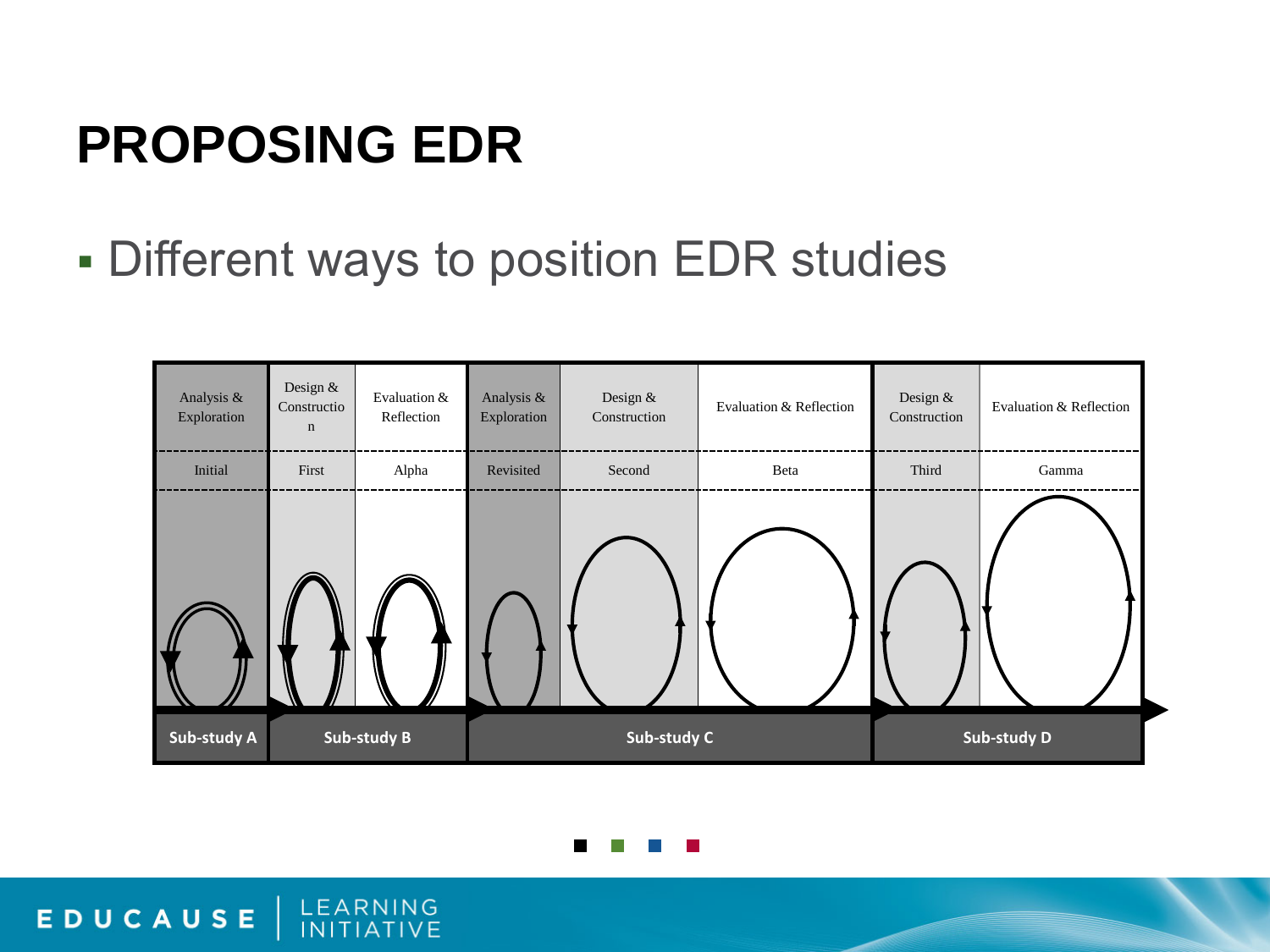# **REPORTING EDR**

Common concerns

- Understanding different audiences
- Writing recommendations

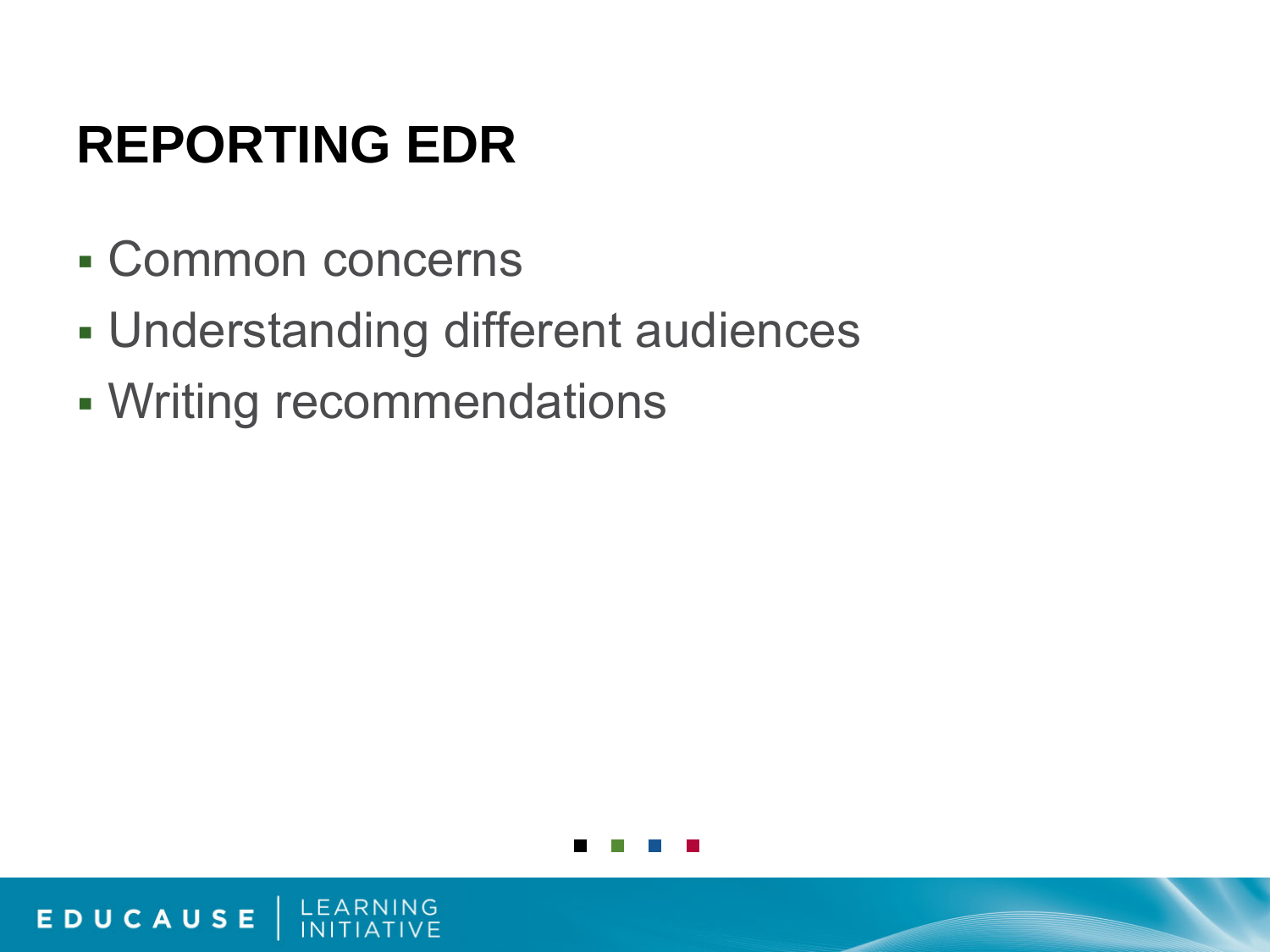# **FUTURE EDR**

- Challenges to be tackled
- Socially responsible research
- **The EDR community**
- The time is now

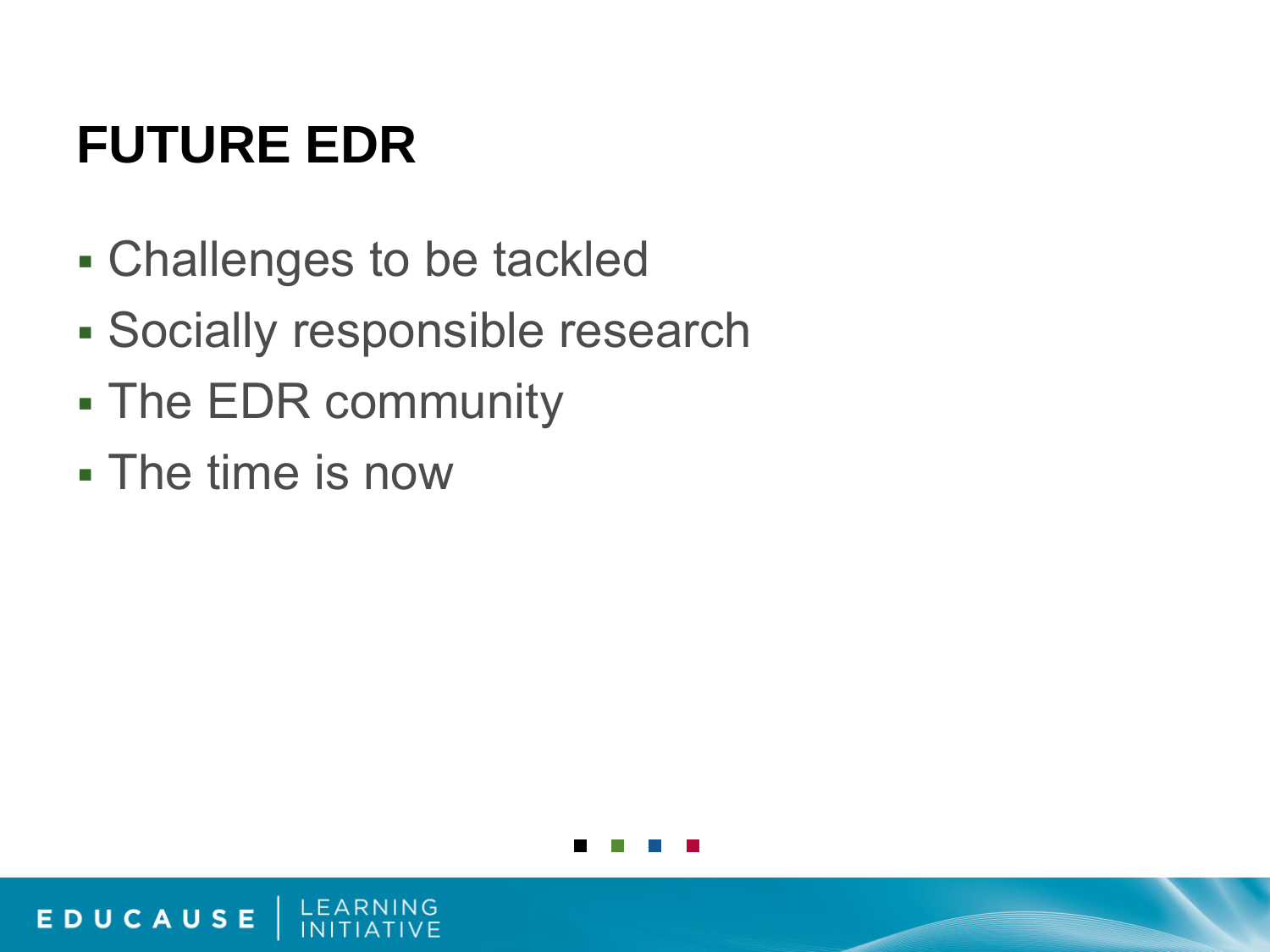#### **EDR AND PHD STUDENTS**



Susan McKenney & Harini Raval Tom Reeves & Eunjung Oh



LEARNING<br>INITIATIVE EDUCAUSE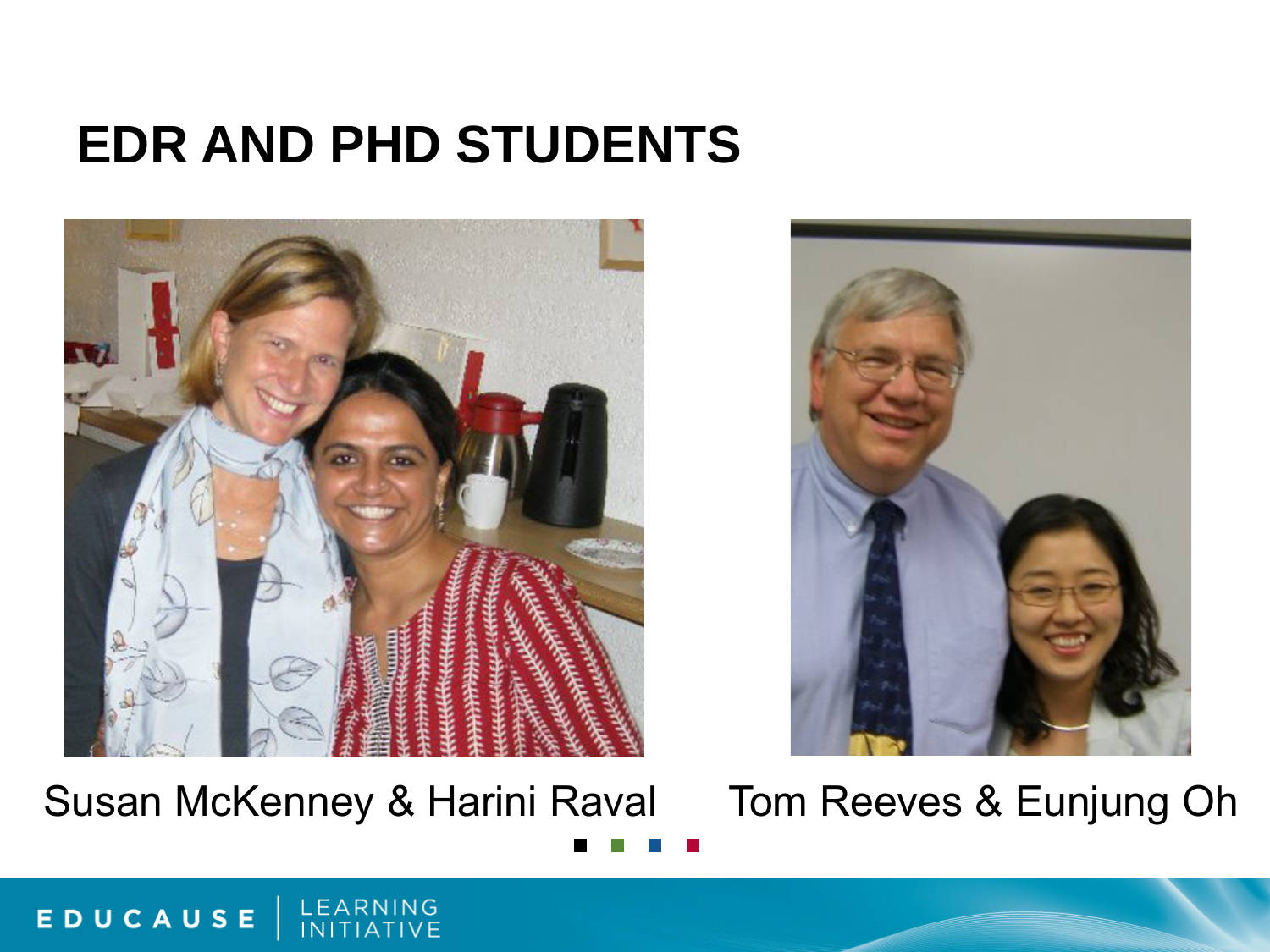#### **EDR RESOURCES - BOOKS**



EDUCAUSE

LEARNING

**INITIATIVE** 



**RICHARD A. LESH JOHN Y. BAEK** 

**ISAN MCKENNEY AND HOMAS C. REEVES CONDUCTING EDUCATIONAL DESIGN RESEARCH** 

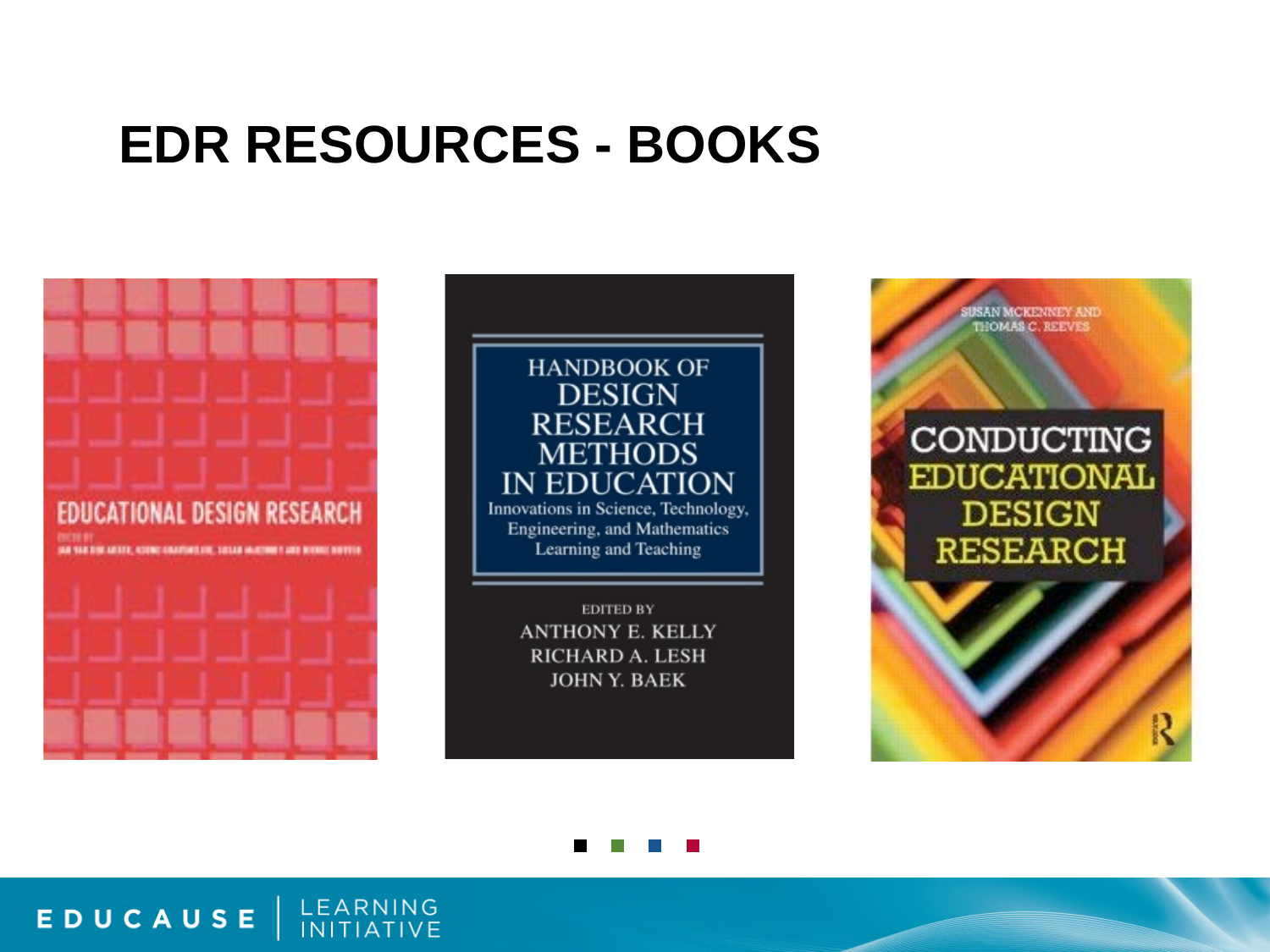# **EDR RESOURCES - WEBSITES**

- <http://projects.coe.uga.edu/dbr/expertinterview.htm>
- [http://web.me.com/janherrington/EDR/](http://web.me.com/janherrington/EDR/DesignResearch.html) [DesignResearch.html](http://web.me.com/janherrington/EDR/DesignResearch.html)
- [http://edr.sagepub.com/content/41/1/16.short](http://web.me.com/janherrington/EDR/DesignResearch.html)
- [http://edutechwiki.unige.ch/en/Design](http://edutechwiki.unige.ch/en/Design-based_research)based research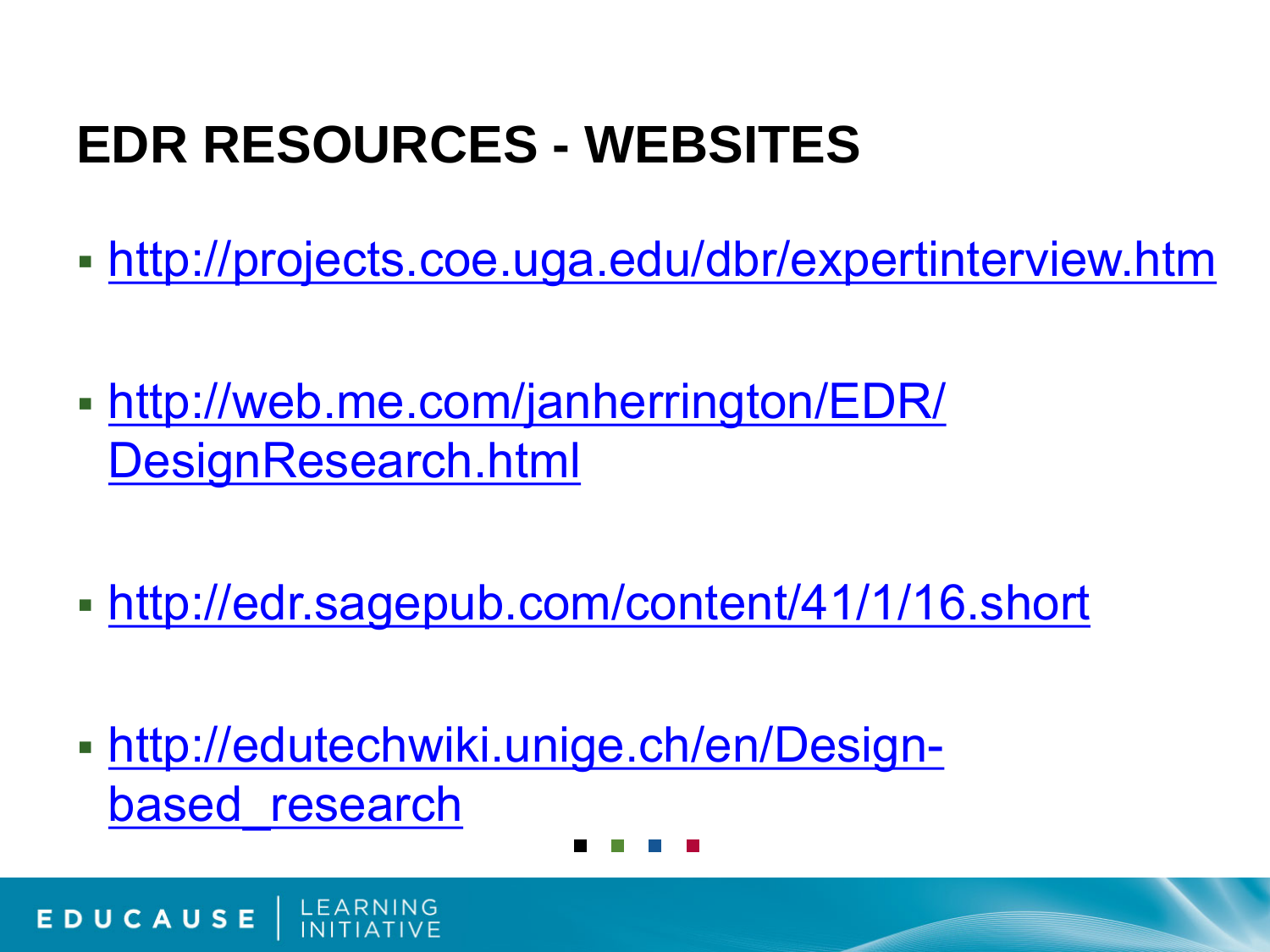# **POLL 3**

- To what extent do you think that engaging with educational design research could be useful in your own context?
	- Very much
	- Some
	- Very little
	- Unsure

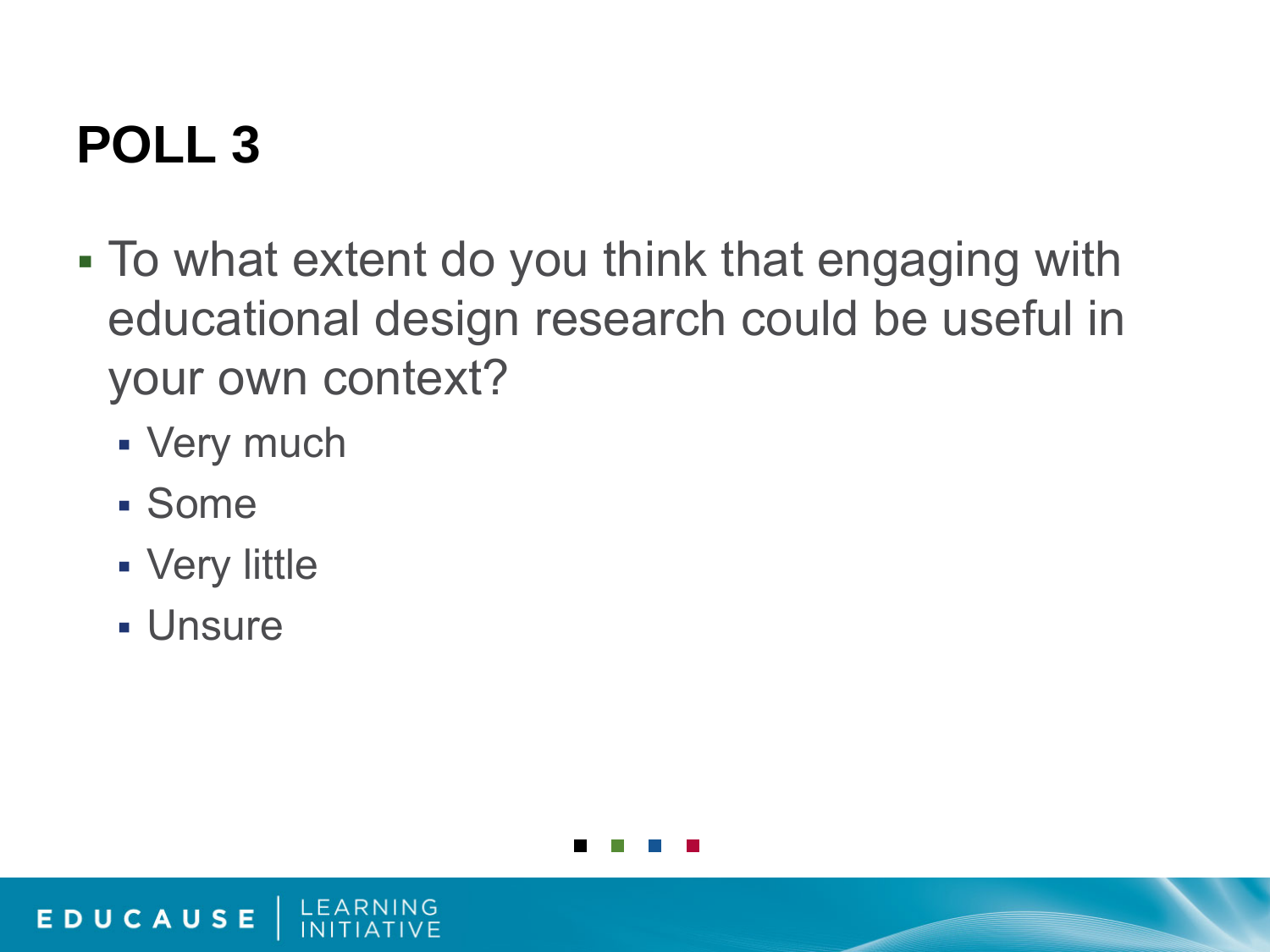# **DISCUSSION, Q&A 3**

- What might facilitate and/or hinder you or your colleagues in engaging with educational design research?
- Why?